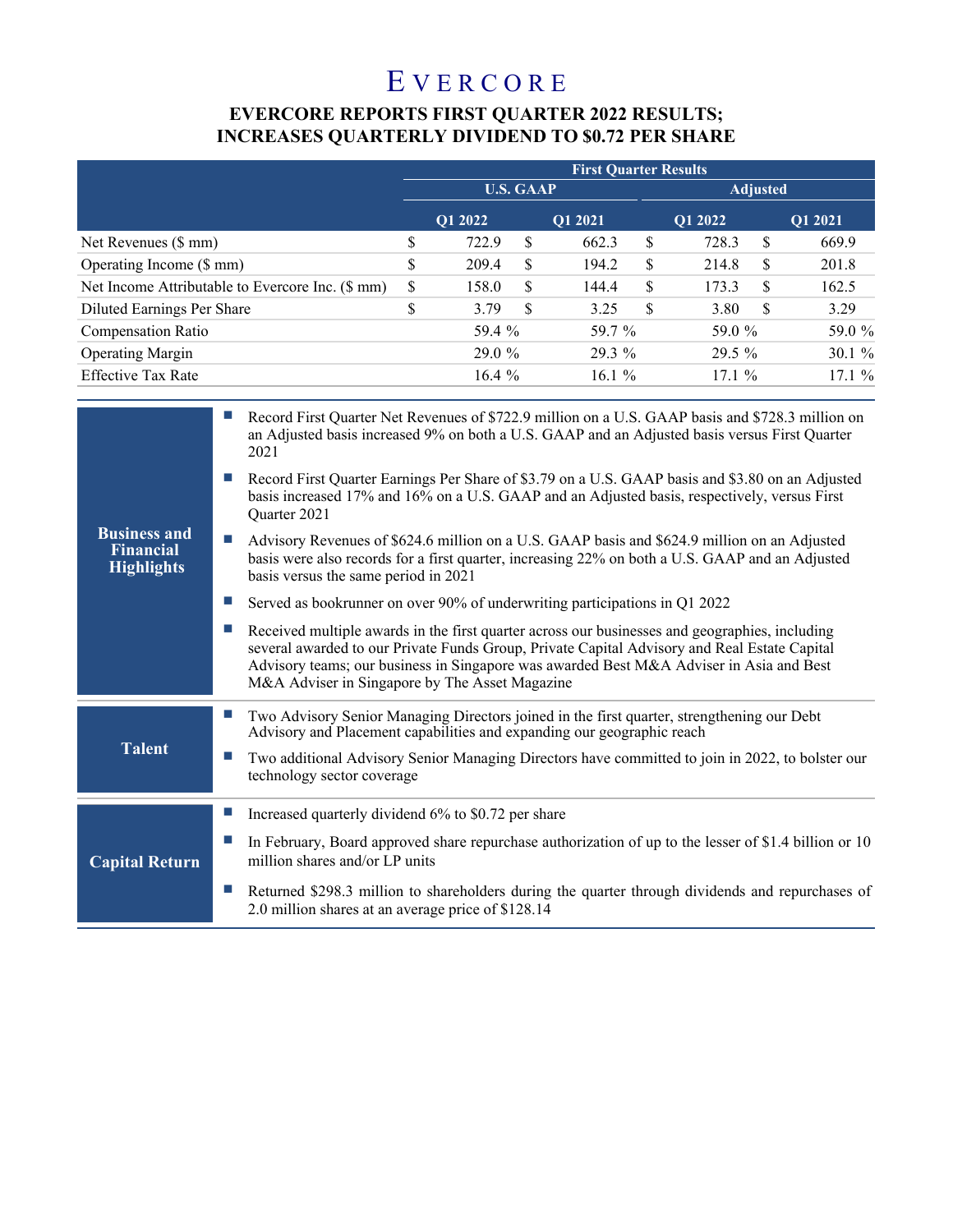NEW YORK, April 27, 2022 – Evercore Inc. (NYSE: EVR) today announced its results for the first quarter ended March 31, 2022.

## **LEADERSHIP COMMENTARY**

**John S. Weinberg, Chairman and Chief Executive Officer**, "We reported the strongest first quarter net revenues and earnings in our history. Record first quarter Advisory revenues were driven by the high volume of completed transactions across a broad array of sectors and capabilities. While our backlogs remain strong, we are closely monitoring factors that could weigh on global M&A activity in the intermediate-term, including the war in Ukraine, mounting inflationary pressures, supply chain constraints and rising rates. In terms of talent, we are actively investing at all levels across the firm, as human capital remains the most important investment we make in our business. We are pleased to have two Advisory Senior Managing Directors join us so far this year and two others committed to joining later this year. Lastly, we continue our commitment to returning capital which is not needed to be invested in the business. This quarter, we announced a share repurchase authorization of \$1.4 billion, repurchased 2.0 million shares and increased our quarterly dividend to \$0.72 per share."

**Roger C. Altman, Founder and Senior Chairman**, "The Firm generated strong results during this past quarter and 2022 will be another year of deepening our pool of talent and our array of services to clients."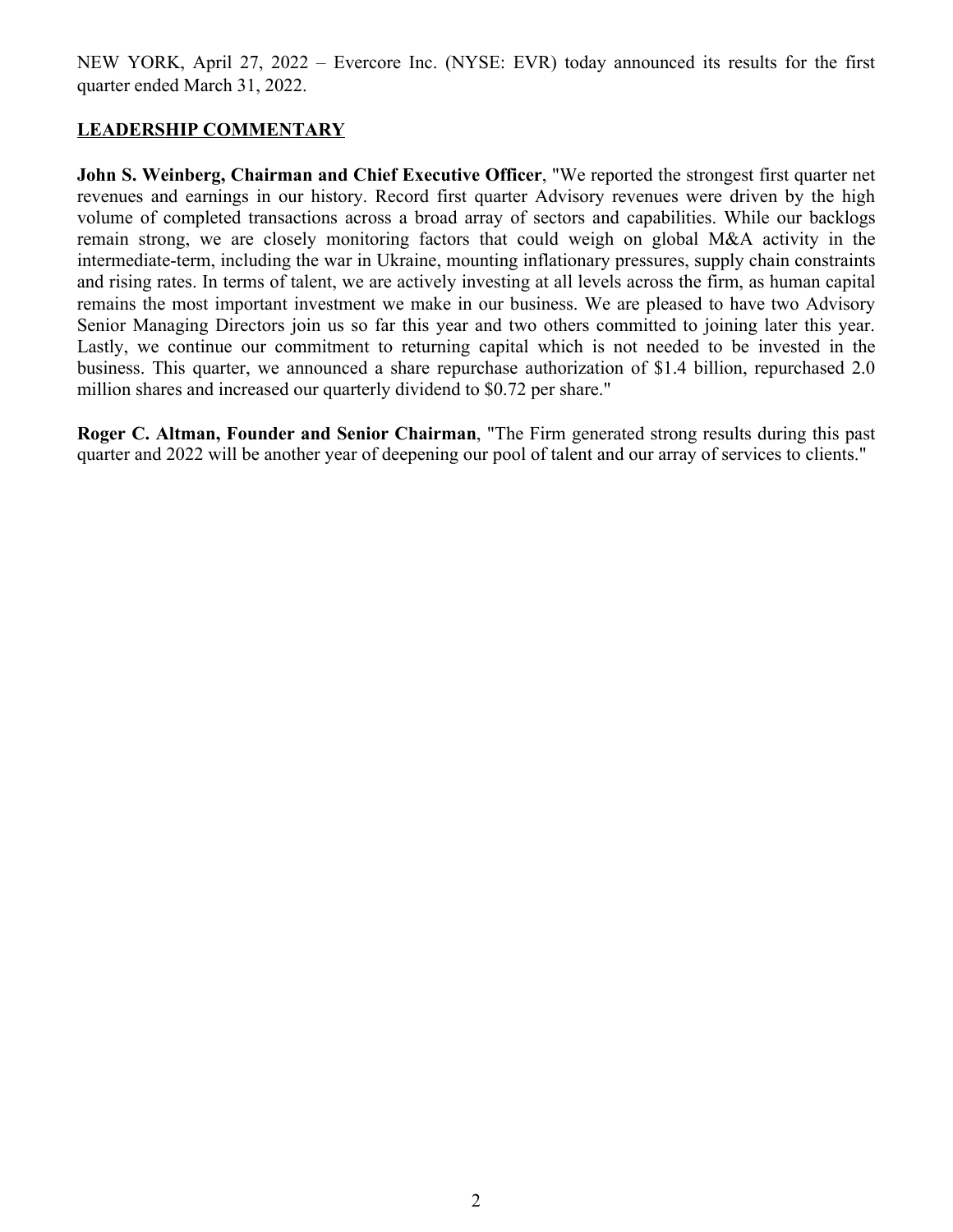*Evercore's quarterly results may fluctuate significantly due to the timing and amount of transaction fees earned, as well as other factors. Accordingly, financial results in any particular quarter may not be representative of future results over a longer period of time.*

#### *Business Segments:*

*Evercore's business results are categorized into two segments: Investment Banking and Investment Management. Investment Banking includes providing advice to clients on mergers, acquisitions, divestitures and other strategic corporate transactions, as well as services related to securities underwriting, private placement services and commissions for agency-based equity trading services and equity research. Investment Management includes Wealth Management and interests in private equity funds which are not managed by the Company, as well as advising third-party investors through affiliates. See pages A-2 to A-8 for further information and reconciliations of these segment results to our U.S. GAAP consolidated results.* 

## *Non-GAAP Measures:*

*Throughout this release certain information is presented on an adjusted basis, which is a non-GAAP measure. Adjusted results begin with information prepared in accordance with accounting principles generally accepted in the United States of America ("U.S. GAAP"), and then those results are adjusted to exclude certain items and reflect the conversion of certain Evercore LP Units into Class A shares. Evercore believes that the disclosed adjusted measures and any adjustments thereto, when presented in conjunction with comparable U.S. GAAP measures, are useful to investors to compare Evercore's results across several periods and facilitate an understanding of Evercore's operating results. Evercore uses these measures to evaluate its operating performance, as well as the performance of individual employees. These measures should not be considered a substitute for, or superior to, measures of financial performance prepared in accordance with U.S. GAAP.* 

*The gain on the sale of a portion of the Company's interests in ABS in the first quarter of 2022 has been excluded from Adjusted Net Revenues.*

*Evercore's Adjusted Diluted Shares Outstanding for the three months ended March 31, 2022 were higher than U.S. GAAP, as a result of the inclusion of certain Evercore LP Units and Unvested Restricted Stock Units.*

*Further details of these adjustments, as well as an explanation of similar amounts for the three months ended March 31, 2021 are included in pages A-2 to A-8.*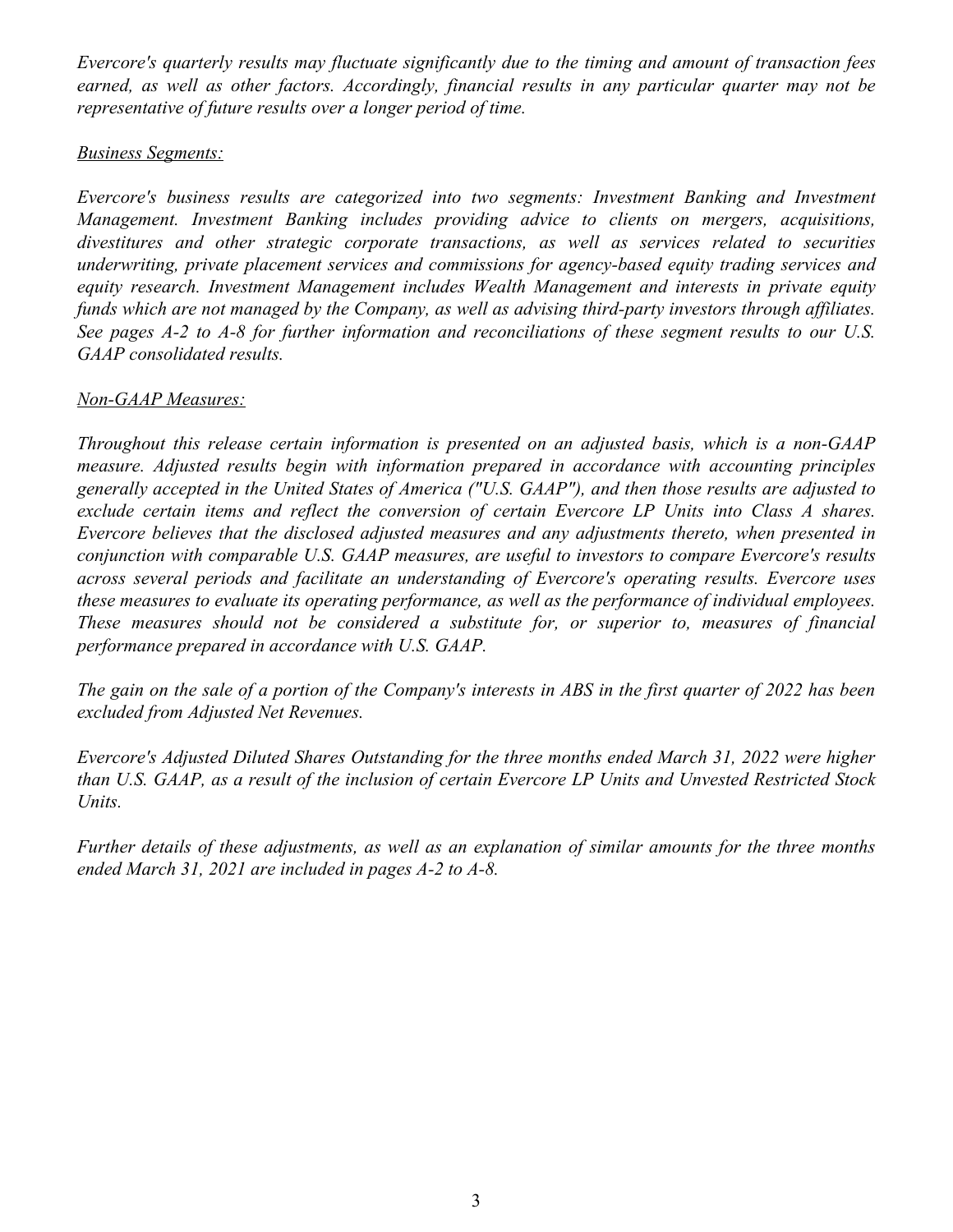#### **Selected Financial Data – U.S. GAAP Results**

*The following is a discussion of Evercore's consolidated results on a U.S. GAAP basis. See pages A-4 to A-6 for our business segment results.*

#### **Net Revenues**

|                                          | <b>U.S. GAAP</b>      |                           |                       |                        |                         |  |  |  |
|------------------------------------------|-----------------------|---------------------------|-----------------------|------------------------|-------------------------|--|--|--|
|                                          |                       | <b>Three Months Ended</b> |                       |                        |                         |  |  |  |
|                                          | <b>March 31, 2022</b> |                           | <b>March 31, 2021</b> |                        | $\frac{0}{0}$<br>Change |  |  |  |
|                                          |                       |                           |                       | (dollars in thousands) |                         |  |  |  |
| <b>Investment Banking:</b>               |                       |                           |                       |                        |                         |  |  |  |
| <b>Advisory Fees</b>                     | \$                    | 624,564 \$                |                       | 511,918                | 22%                     |  |  |  |
| <b>Underwriting Fees</b>                 |                       | 36,306                    |                       | 79,257                 | (54%)                   |  |  |  |
| Commissions and Related Revenue          |                       | 50,898                    |                       | 53,526                 | (5%)                    |  |  |  |
| <b>Investment Management:</b>            |                       |                           |                       |                        |                         |  |  |  |
| Asset Management and Administration Fees |                       | 17,115                    |                       | 14,949                 | 14%                     |  |  |  |
| Other Revenue, net                       |                       | (6,029)                   |                       | 2,660                  | NM                      |  |  |  |
| Net Revenues                             |                       | 722,854                   |                       | 662,310                | $9\%$                   |  |  |  |

|                                                                                                  | <b>Three Months Ended</b> |                       |                         |  |  |
|--------------------------------------------------------------------------------------------------|---------------------------|-----------------------|-------------------------|--|--|
|                                                                                                  | <b>March 31, 2022</b>     | <b>March 31, 2021</b> | $\frac{0}{0}$<br>Change |  |  |
| Total Number of Fees from Advisory Client Transactions <sup>(1)</sup>                            | 223                       | 248                   | $(10\%)$                |  |  |
| Total Number of Fees of at Least \$1 million from Advisory Client Transactions $\mathrm{^{(1)}}$ | 86                        | 103                   | (17%)                   |  |  |
| <b>Total Number of Underwriting Transactions</b>                                                 | 14                        | 39                    | (64%)                   |  |  |
| Total Number of Underwriting Transactions as a Bookrunner                                        | 13                        | 31                    | (58%)                   |  |  |

1. Includes Advisory and Underwriting Transactions.

|                                                | As of March 31, |  |        |                         |  |  |
|------------------------------------------------|-----------------|--|--------|-------------------------|--|--|
|                                                | 2022            |  | 2021   | $\frac{6}{9}$<br>Change |  |  |
| Assets Under Management $(\text{\$ mm})^{(1)}$ |                 |  |        |                         |  |  |
| Wealth Management <sup><math>(2)</math></sup>  | 11.553          |  | 10.555 | 9%                      |  |  |
| <b>Total Assets Under Management</b>           | 11.553          |  | 10,555 | 9%                      |  |  |

1. Assets Under Management reflect end of period amounts from our consolidated Wealth Management business.

2. Assets Under Management includes Evercore assets which are managed by Evercore Wealth Management of \$0.3 million and \$76.4 million as of March 31, 2022 and 2021, respectively.

*Advisory Fees –* First quarter Advisory Fees increased \$112.6 million, or 22%, year-over-year, reflecting growth in average fee size driven by a number of large fees during the first quarter.

*Underwriting Fees –* First quarter Underwriting Fees decreased \$43.0 million, or 54%, year-over-year, reflecting a decrease in the number of transactions we participated in due to the decline in overall market issuances.

*Commissions and Related Revenue –* First quarter Commissions and Related Revenue decreased \$2.6 million, or 5%, year-over-year, primarily reflecting lower trading volumes, partially offset by increased revenues from research subscriptions and convertible securities.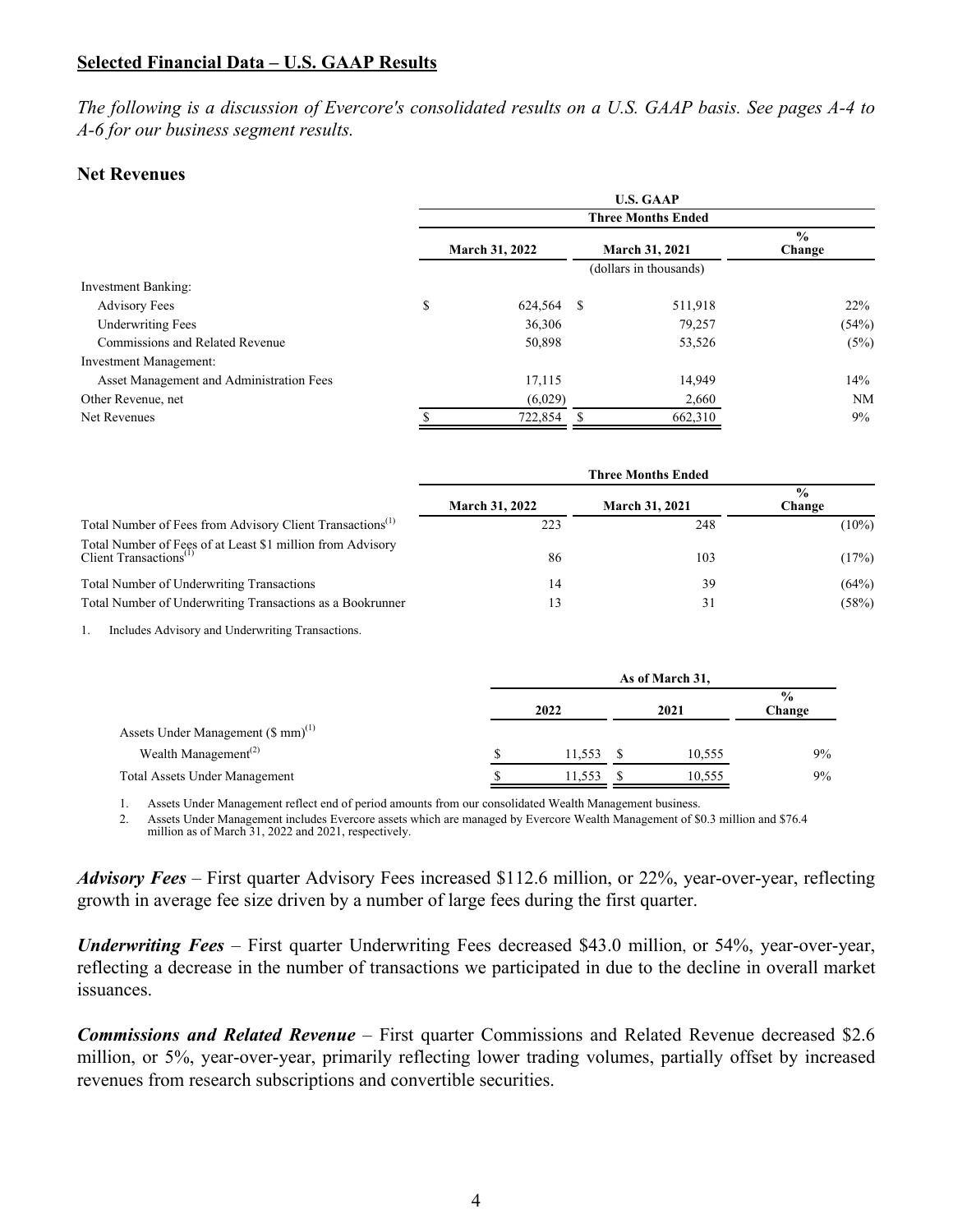*Asset Management and Administration Fees –* First quarter Asset Management and Administration Fees increased \$2.2 million, or 14%, year-over-year, driven by an increase in fees from Wealth Management clients as associated AUM increased 9%, primarily from market appreciation.

*Other Revenue* – First quarter Other Revenue, net, decreased \$8.7 million year-over-year, primarily driven by lower performance of our investment funds portfolio due to the overall market decline. The portfolio is used as an economic hedge against our deferred cash compensation program. This was partially offset by a \$1.3 million gain on the sale of a portion of our interests in ABS during the first quarter of 2022.

#### **Expenses**

|                                           | <b>U.S. GAAP</b> |                       |   |                           |                         |  |  |
|-------------------------------------------|------------------|-----------------------|---|---------------------------|-------------------------|--|--|
|                                           |                  |                       |   | <b>Three Months Ended</b> |                         |  |  |
|                                           |                  | <b>March 31, 2022</b> |   | <b>March 31, 2021</b>     | $\frac{0}{0}$<br>Change |  |  |
|                                           |                  |                       |   | (dollars in thousands)    |                         |  |  |
| <b>Employee Compensation and Benefits</b> | S                | 429.735               | S | 395,390                   | $9\%$                   |  |  |
| <b>Compensation Ratio</b>                 |                  | 59.4 %                |   | 59.7 %                    |                         |  |  |
| Non-Compensation Costs                    | S                | 83,755                | S | 72,712                    | 15%                     |  |  |
| Non-Compensation Ratio                    |                  | 11.6%                 |   | 11.0%                     |                         |  |  |

*Employee Compensation and Benefits –* First quarter Employee Compensation and Benefits increased \$34.3 million, or 9%, year-over-year, in line with the increase in Net Revenues. The first quarter compensation ratio was 59.4% versus 59.7% for the prior year period. See "Deferred Compensation" for more information.

*Non-Compensation Costs –* First quarter Non-Compensation Costs increased \$11.0 million, or 15%, yearover-year, primarily driven by an increase in travel and related expenses, as travel began to resume during the fourth quarter of 2021, as well as higher professional fees. The first quarter Non-Compensation ratio of 11.6% increased from 11.0% for the prior year period.

## **Effective Tax Rate**

The first quarter effective tax rate was 16.4% versus 16.1% for the prior year period. The effective tax rate is principally impacted by the deduction associated with the appreciation in the Firm's share price upon vesting of employee share-based awards above the original grant price. The first quarter provision for income taxes reflects an additional tax benefit of \$19.0 million versus \$16.7 million for the prior year period, due to the net impact associated with the appreciation in our share price upon vesting of employee share-based awards above the original grant price.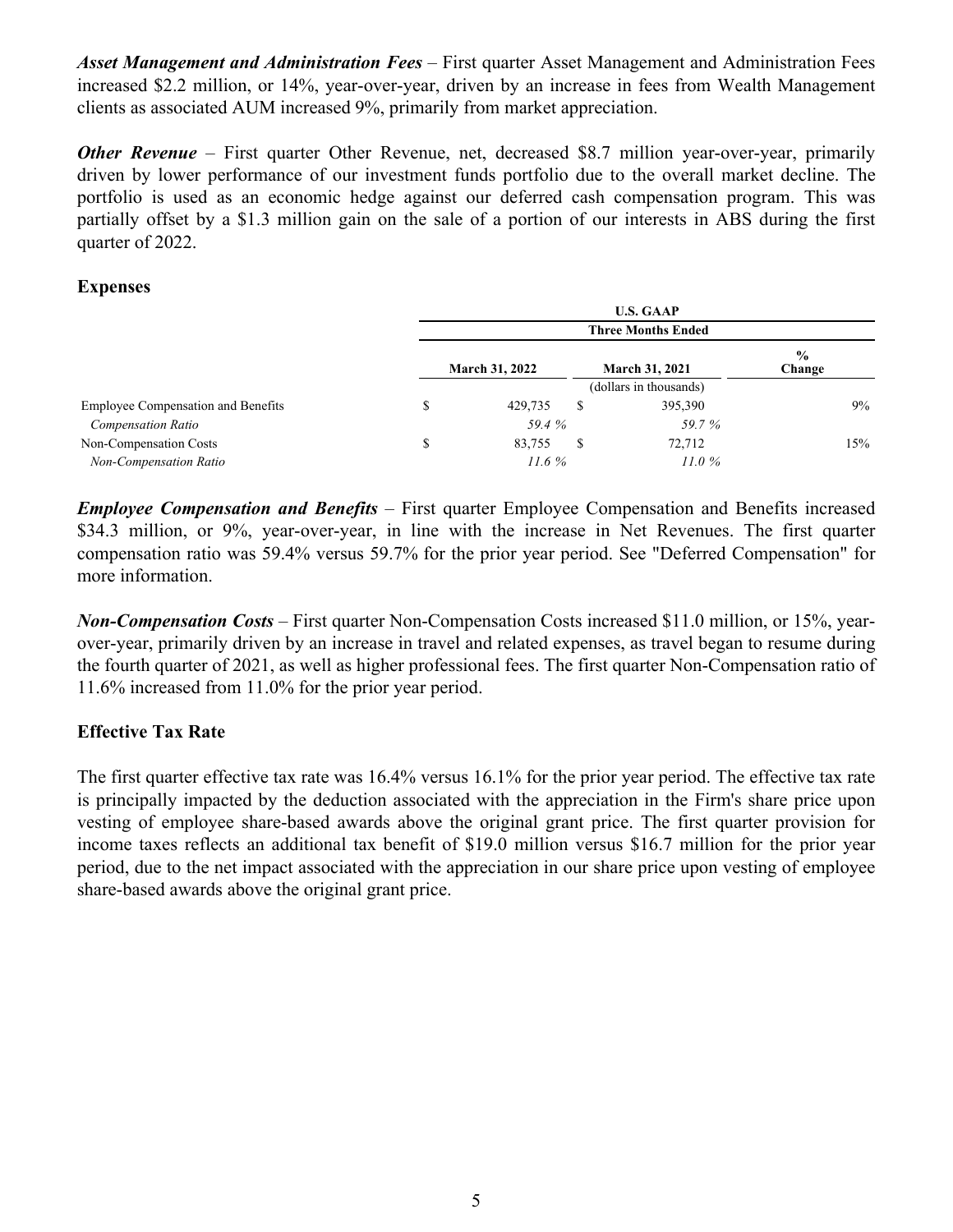#### **Selected Financial Data – Adjusted Results**

*The following is a discussion of Evercore's consolidated results on an Adjusted basis. See pages 3 and A-2 to A-8 for further information and reconciliations of these metrics to our U.S. GAAP results. See pages A-4 to A-6 for our business segment results.*

#### **Adjusted Net Revenues**

|                                                         | <b>Adjusted</b>           |            |                       |                        |                         |  |  |  |
|---------------------------------------------------------|---------------------------|------------|-----------------------|------------------------|-------------------------|--|--|--|
|                                                         | <b>Three Months Ended</b> |            |                       |                        |                         |  |  |  |
|                                                         | <b>March 31, 2022</b>     |            | <b>March 31, 2021</b> |                        | $\frac{0}{0}$<br>Change |  |  |  |
|                                                         |                           |            |                       | (dollars in thousands) |                         |  |  |  |
| Investment Banking:                                     |                           |            |                       |                        |                         |  |  |  |
| Advisory Fees <sup>(1)</sup>                            | \$                        | 624,938 \$ |                       | 512,087                | 22%                     |  |  |  |
| <b>Underwriting Fees</b>                                |                           | 36,306     |                       | 79,257                 | (54%)                   |  |  |  |
| Commissions and Related Revenue                         |                           | 50,898     |                       | 53,526                 | (5%)                    |  |  |  |
| <b>Investment Management:</b>                           |                           |            |                       |                        |                         |  |  |  |
| Asset Management and Administration Fees <sup>(2)</sup> |                           | 19,253     |                       | 17,804                 | $8\%$                   |  |  |  |
| Other Revenue, net                                      |                           | (3,073)    |                       | 7,230                  | NM                      |  |  |  |
| Net Revenues                                            |                           | 728,322    |                       | 669,904                | $9\%$                   |  |  |  |

1. Advisory Fees on an Adjusted basis reflect the reclassification of earnings related to our equity method investments in Luminis and Seneca Evercore of \$0.4 million and \$0.2 million for the three months ended March 31, 2022 and 2021, respectively.

2. Asset Management and Administration Fees on an Adjusted basis reflect the reclassification of earnings related to our equity method investments in Atalanta Sosnoff and ABS of \$2.1 million and \$2.9 million for the three months ended March 31, 2022 and 2021, respectively.

*See page 4 for additional business metrics.*

*Advisory Fees –* First quarter adjusted Advisory Fees increased \$112.9 million, or 22%, year-over-year, reflecting growth in average fee size driven by a number of large fees during the first quarter.

*Underwriting Fees –* First quarter Underwriting Fees decreased \$43.0 million, or 54%, year-over-year, reflecting a decrease in the number of transactions we participated in due to the decline in overall market issuances.

*Commissions and Related Revenue –* First quarter Commissions and Related Revenue decreased \$2.6 million, or 5%, year-over-year, primarily reflecting lower trading volumes, partially offset by increased revenues from research subscriptions and convertible securities.

*Asset Management and Administration Fees –* First quarter adjusted Asset Management and Administration Fees increased \$1.4 million, or 8%, year-over-year, primarily driven by an increase in fees from Wealth Management clients, as associated AUM increased 9%, primarily from market appreciation. This was partially offset by a 25% decrease in equity in earnings of affiliates, driven by lower income earned by ABS, principally reflecting a decrease in our ownership following the sale of a portion of our interests during the first quarter.

*Other Revenue* – First quarter adjusted Other Revenue, net, decreased \$10.3 million year-over-year, primarily driven by lower performance of our investment funds portfolio due to the overall market decline. The portfolio is used as an economic hedge against our deferred cash compensation program.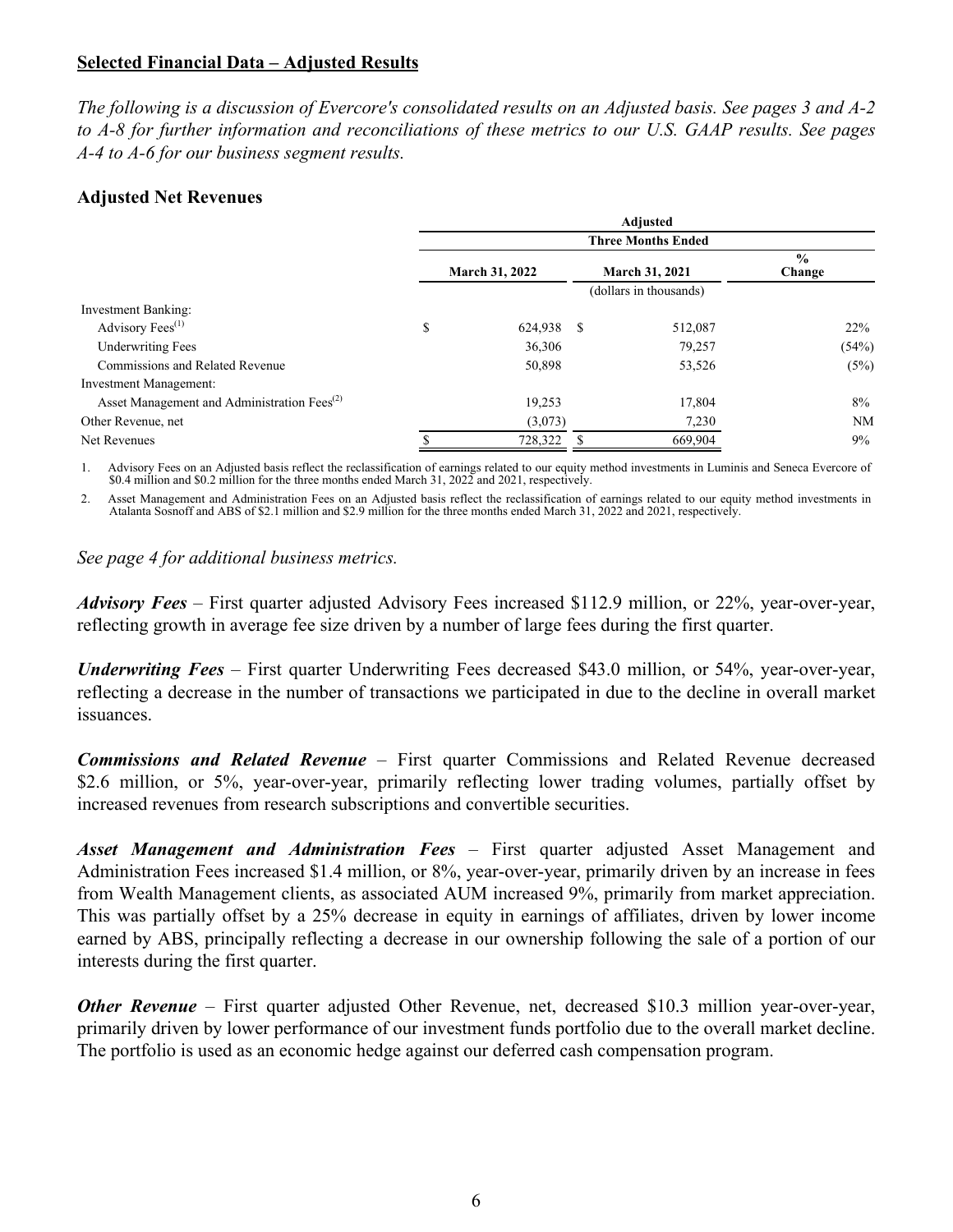## **Adjusted Expenses**

|                                                | Adjusted                                       |                           |                         |  |  |  |  |
|------------------------------------------------|------------------------------------------------|---------------------------|-------------------------|--|--|--|--|
|                                                |                                                | <b>Three Months Ended</b> |                         |  |  |  |  |
|                                                | <b>March 31, 2022</b><br><b>March 31, 2021</b> |                           | $\frac{0}{0}$<br>Change |  |  |  |  |
|                                                |                                                | (dollars in thousands)    |                         |  |  |  |  |
| <b>Employee Compensation and Benefits</b><br>J | 429.735                                        | 395,390<br>S              | $9\%$                   |  |  |  |  |
| <b>Compensation Ratio</b>                      | 59.0%                                          | 59.0%                     |                         |  |  |  |  |
| Non-Compensation Costs<br>\$                   | 83.755                                         | 72,705<br>S               | 15%                     |  |  |  |  |
| Non-Compensation Ratio                         | 11.5%                                          | 10.9%                     |                         |  |  |  |  |

*Employee Compensation and Benefits –* First quarter adjusted Employee Compensation and Benefits increased \$34.3 million, or 9%, year-over-year, in line with the increase in Net Revenues. The first quarter adjusted compensation ratio was 59.0%, in line with the ratio for the prior year period. See "Deferred Compensation" for more information.

*Non-Compensation Costs –* First quarter adjusted Non-Compensation Costs increased \$11.1 million, or 15%, year-over-year, primarily driven by an increase in travel and related expenses, as travel began to resume during the fourth quarter of 2021, as well as higher professional fees. The first quarter adjusted Non-Compensation ratio of 11.5% increased from 10.9% for the prior year period.

## **Adjusted Effective Tax Rate**

The first quarter adjusted effective tax rate was 17.1%, flat versus the prior year period. The adjusted effective tax rate is principally impacted by the deduction associated with the appreciation in the Firm's share price upon vesting of employee share-based awards above the original grant price. The first quarter adjusted provision for income taxes for 2022 reflects an additional tax benefit of \$19.6 million versus \$17.7 million for the prior year period, due to the net impact associated with the appreciation in our share price upon vesting of employee share-based awards above the original grant price.

## **Liquidity**

The Company continues to maintain a strong balance sheet. As of March 31, 2022, cash and cash equivalents were \$454.8 million, investment securities and certificates of deposit were \$1.1 billion and current assets exceeded current liabilities by \$1.4 billion. Amounts due related to the Notes Payable were \$375.4 million at March 31, 2022.

## **Headcount**

As of March 31, 2022 and 2021, the Company employed approximately 2,000 and 1,800 people, respectively, worldwide.

As of March 31, 2022 and 2021, the Company employed  $172^{(1)}$  and  $149^{(2)}$  total Senior Managing Directors, respectively, in its Investment Banking business, of which  $131^{(1)}$  and  $107^{(2)}$ , respectively, were Advisory Senior Managing Directors.

<sup>(1)</sup> Senior Managing Director headcount as of March 31, 2022, adjusted to include two additional Advisory Senior Managing Directors committed to join in 2022.

 $^{(2)}$  Senior Managing Director headcount as of March 31, 2021, adjusted for one additional Advisory Senior Managing Director committed to join in April 2021.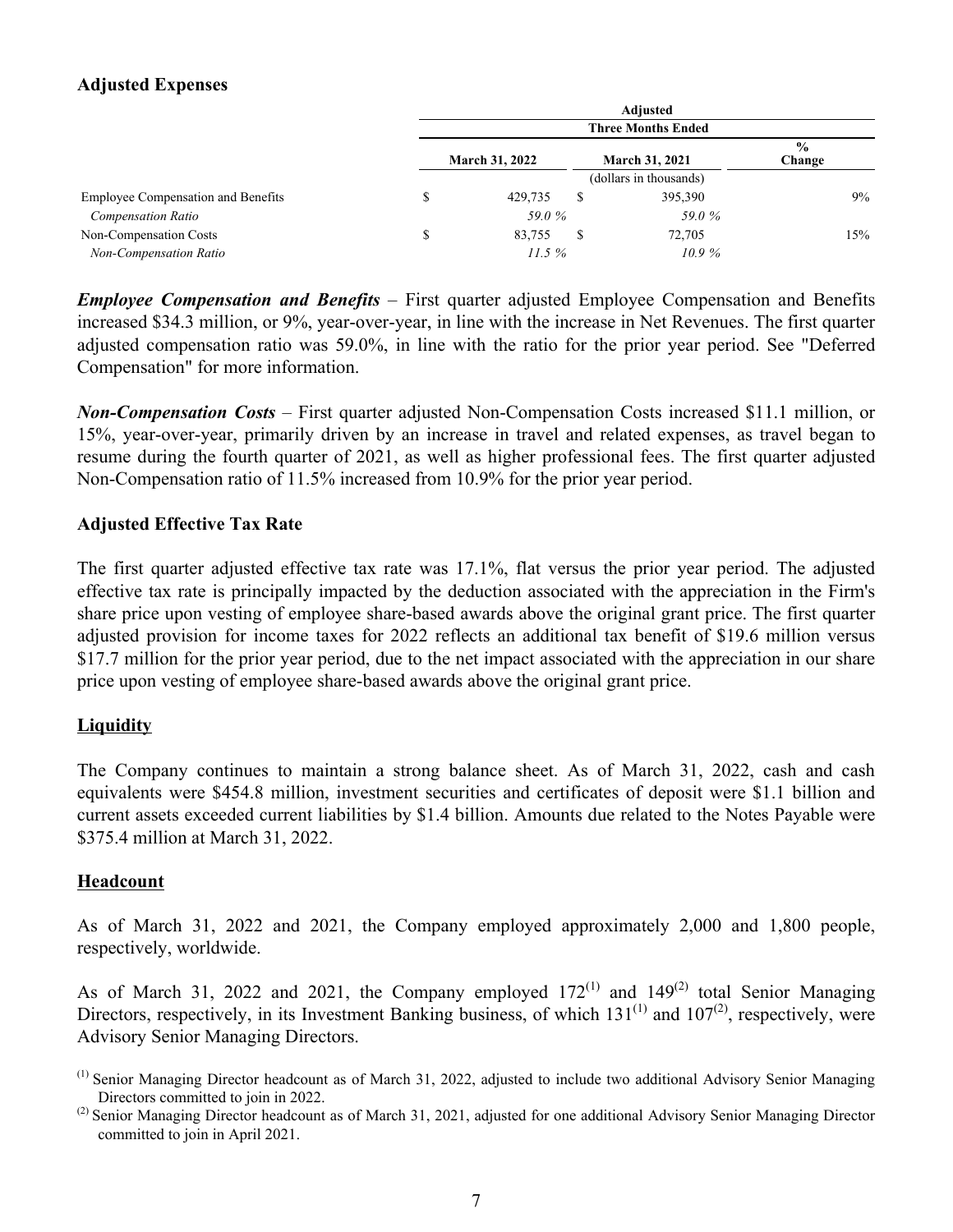## **Deferred Compensation**

During the first quarter of 2022, the Company granted to certain employees approximately 2.6 million unvested restricted stock units ("RSUs") (including 2.5 million granted in conjunction with the 2021 bonus awards) with a grant date fair value of approximately \$332.0 million.

In addition, during the first quarter of 2022, the Company granted approximately \$124 million of deferred cash awards to certain employees, related to our deferred cash compensation program, principally pursuant to 2021 bonus awards.

The Company recognized compensation expense related to RSUs and our deferred cash compensation program of \$91.2 million and \$82.9 million for the three months ended March 31, 2022 and 2021, respectively.

As of March 31, 2022, the Company has approximately 5.7 million unvested RSUs with an aggregate grant date fair value of \$648.2 million. RSUs are expensed over the service period of the award, subject to retirement eligibility, and generally vest over four years.

As of March 31, 2022, the Company expects to pay an aggregate of \$330.1 million related to our deferred cash compensation program at various dates through 2026, subject to certain vesting events. Amounts due pursuant to this program are expensed over the service period of the award, subject to retirement eligibility, and are reflected in Accrued Compensation and Benefits, a component of current liabilities.

## **Capital Return Transactions**

On April 26, 2022, the Board of Directors of Evercore declared a quarterly dividend of \$0.72 per share to be paid on June 10, 2022 to common stockholders of record on May 27, 2022.

During the first quarter, the Company repurchased approximately 0.9 million shares from employees for the net settlement of stock-based compensation awards at an average price per share of \$129.04, and approximately 1.1 million shares at an average price per share of \$127.37 in open market transactions pursuant to the Company's share repurchase program. The aggregate approximately 2.0 million shares were acquired at an average price per share of \$128.14.

## **Conference Call**

Evercore will host a related conference call beginning at 8:00 a.m. Eastern Time, Wednesday, April 27, 2022, accessible via telephone and the Internet. Investors and analysts may participate in the live conference call by dialing (877) 359-9508 (toll-free domestic) or (224) 357-2393 (international); passcode: 1168879. Please register at least 10 minutes before the conference call begins. A replay of the call will be available for one week via telephone starting approximately one hour after the call ends. The replay can be accessed at (855) 859-2056 (toll-free domestic) or (404) 537-3406 (international); passcode: 1168879. A live audio webcast of the conference call will be available on the For Investors section of Evercore's website at www.evercore.com. The webcast will be archived on Evercore's website for 30 days after the call.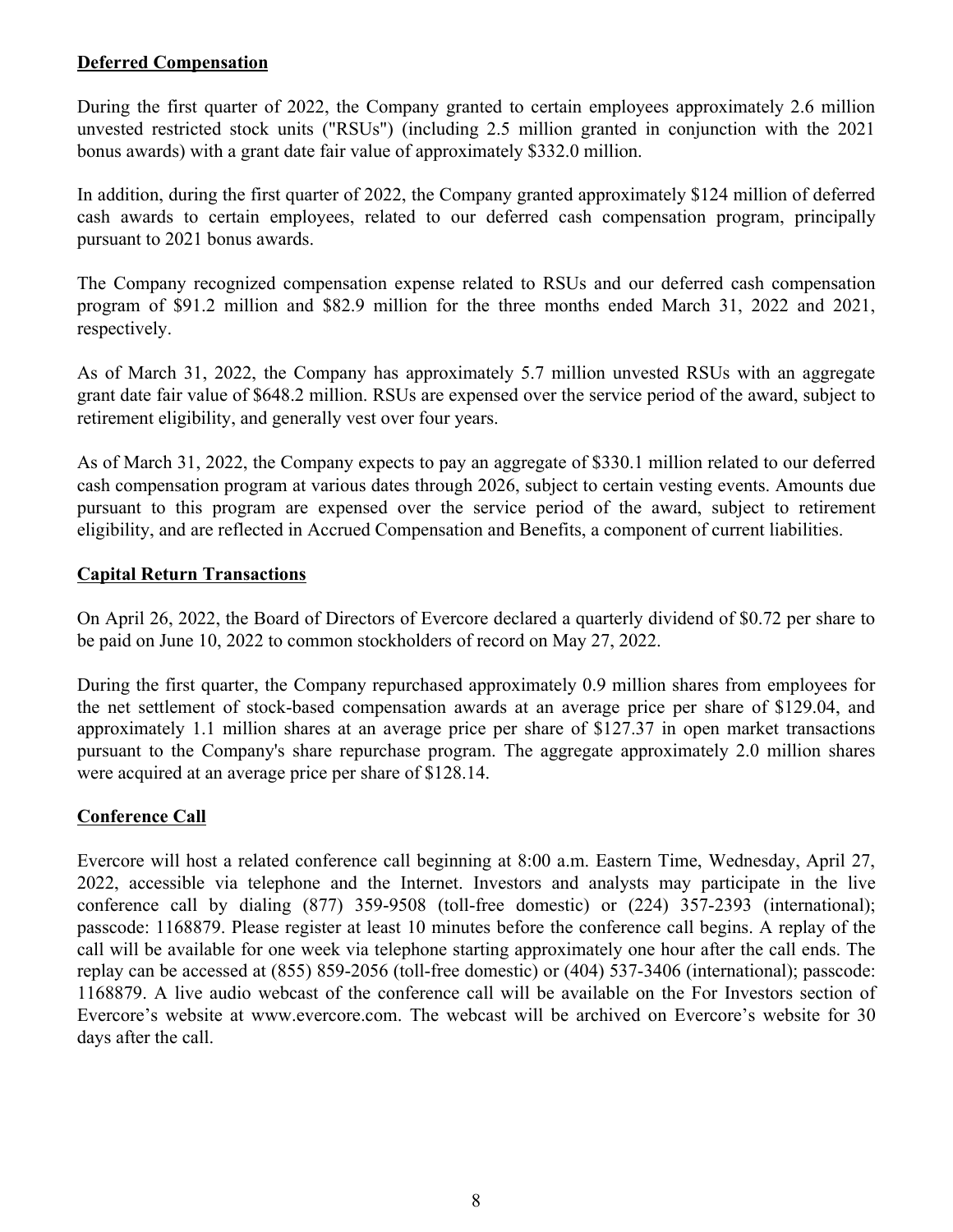### **About Evercore**

Evercore (NYSE: EVR) is a premier global independent investment banking advisory firm. We are dedicated to helping our clients achieve superior results through trusted independent and innovative advice on matters of strategic significance to boards of directors, management teams and shareholders, including mergers and acquisitions, strategic shareholder advisory, restructurings, and capital structure. Evercore also assists clients in raising public and private capital and delivers equity research and equity sales and agency trading execution, in addition to providing wealth and investment management services to high net worth and institutional investors. Founded in 1995, the Firm is headquartered in New York and maintains offices and affiliate offices in major financial centers in the Americas, Europe, the Middle East and Asia. For more information, please visit www.evercore.com.

| <b>Investor Contact:</b> | Investor Relations<br>investorrelations@evercore.com |
|--------------------------|------------------------------------------------------|
| <b>Media Contact:</b>    | Dana Gorman<br>Abernathy MacGregor, for Evercore     |
|                          | 212-371-5999                                         |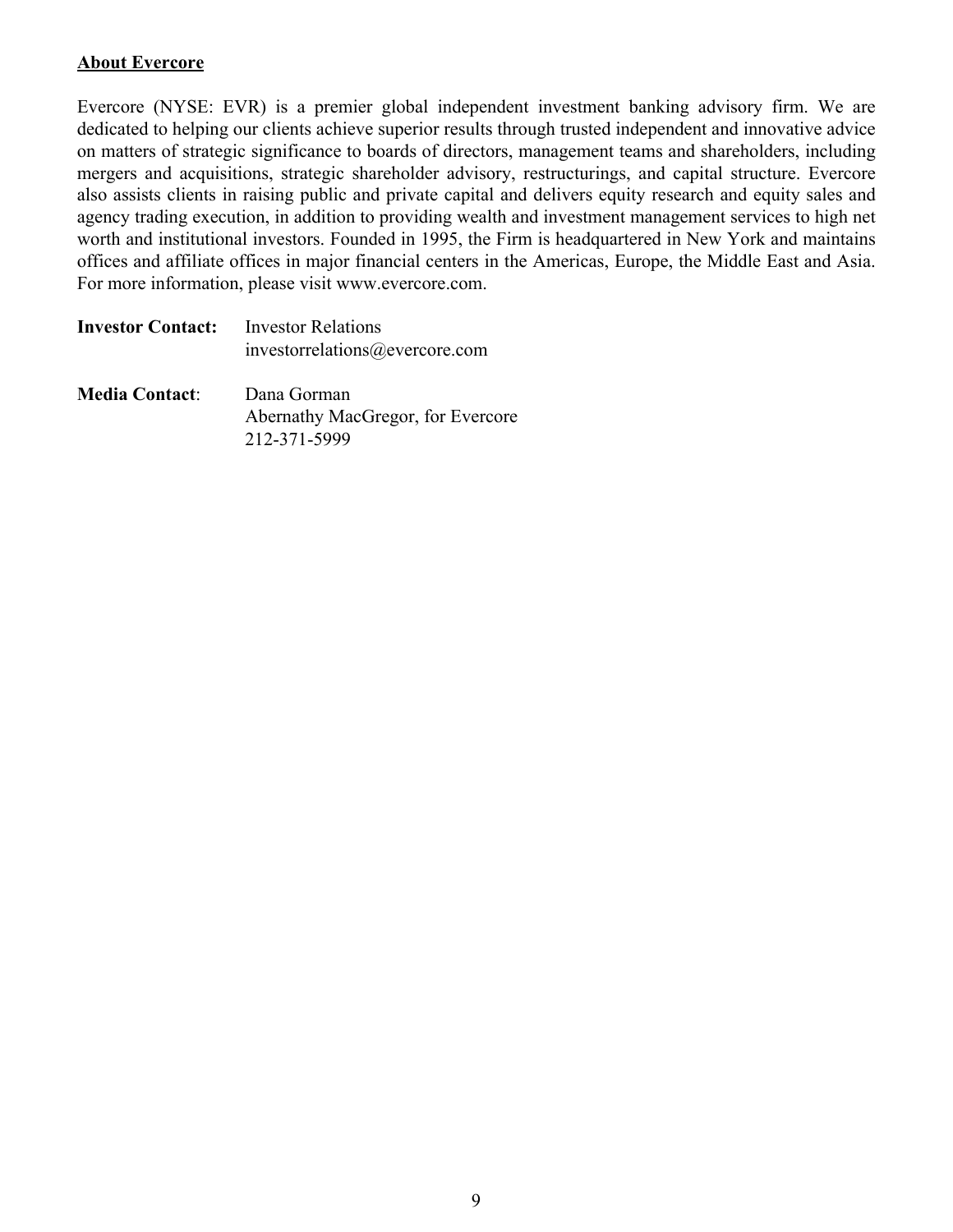#### **Basis of Alternative Financial Statement Presentation**

Our Adjusted results are a non-GAAP measure. As discussed further under "Non-GAAP Measures", Evercore believes that the disclosed Adjusted measures and any adjustments thereto, when presented in conjunction with comparable U.S. GAAP measures, are useful to investors to compare Evercore's results across several periods and better reflects how management views its operating results. These measures should not be considered a substitute for, or superior to, measures of financial performance prepared in accordance with U.S. GAAP. A reconciliation of our U.S. GAAP results to Adjusted results is presented in the tables included in the following pages.

#### **Forward-Looking Statements**

This release contains forward-looking statements within the meaning of Section 27A of the Securities Act of 1933 and Section 21E of the Securities Exchange Act of 1934, which reflect our current views with respect to, among other things, Evercore's operations and financial performance. In some cases, you can identify these forward-looking statements by the use of words such as "outlook," "backlog," "believes," "expects," "potential," "probable," "continues," "may," "will," "should," "seeks," "approximately," "predicts," "intends," "plans," "estimates," "anticipates" or the negative version of these words or other comparable words. All statements, other than statements of historical fact, included in this release are forward-looking statements and are based on various underlying assumptions and expectations and are subject to known and unknown risks, uncertainties and assumptions, and may include projections of our future financial performance based on our growth strategies and anticipated trends in Evercore's business. Accordingly, there are or will be important factors that could cause actual outcomes or results to differ materially from those indicated in these statements. Evercore believes these factors include, but are not limited to, those described under "Risk Factors" discussed in Evercore's Annual Report on Form 10-K for the year ended December 31, 2021, subsequent quarterly reports on Form 10-Q, current reports on Form 8-K and Registration Statements. These factors should not be construed as exhaustive and should be read in conjunction with the other cautionary statements that are included in this release. In addition, new risks and uncertainties emerge from time to time, and it is not possible for Evercore to predict all risks and uncertainties, nor can Evercore assess the impact of all factors on our business or the extent to which any factor, or combination of factors, may cause actual results to differ materially from those contained in any forward-looking statements. Accordingly, you should not rely upon forward-looking statements as a prediction of actual results and Evercore does not assume any responsibility for the accuracy or completeness of any of these forward-looking statements. Evercore undertakes no obligation to publicly update or review any forward-looking statement, whether as a result of new information, future developments or otherwise.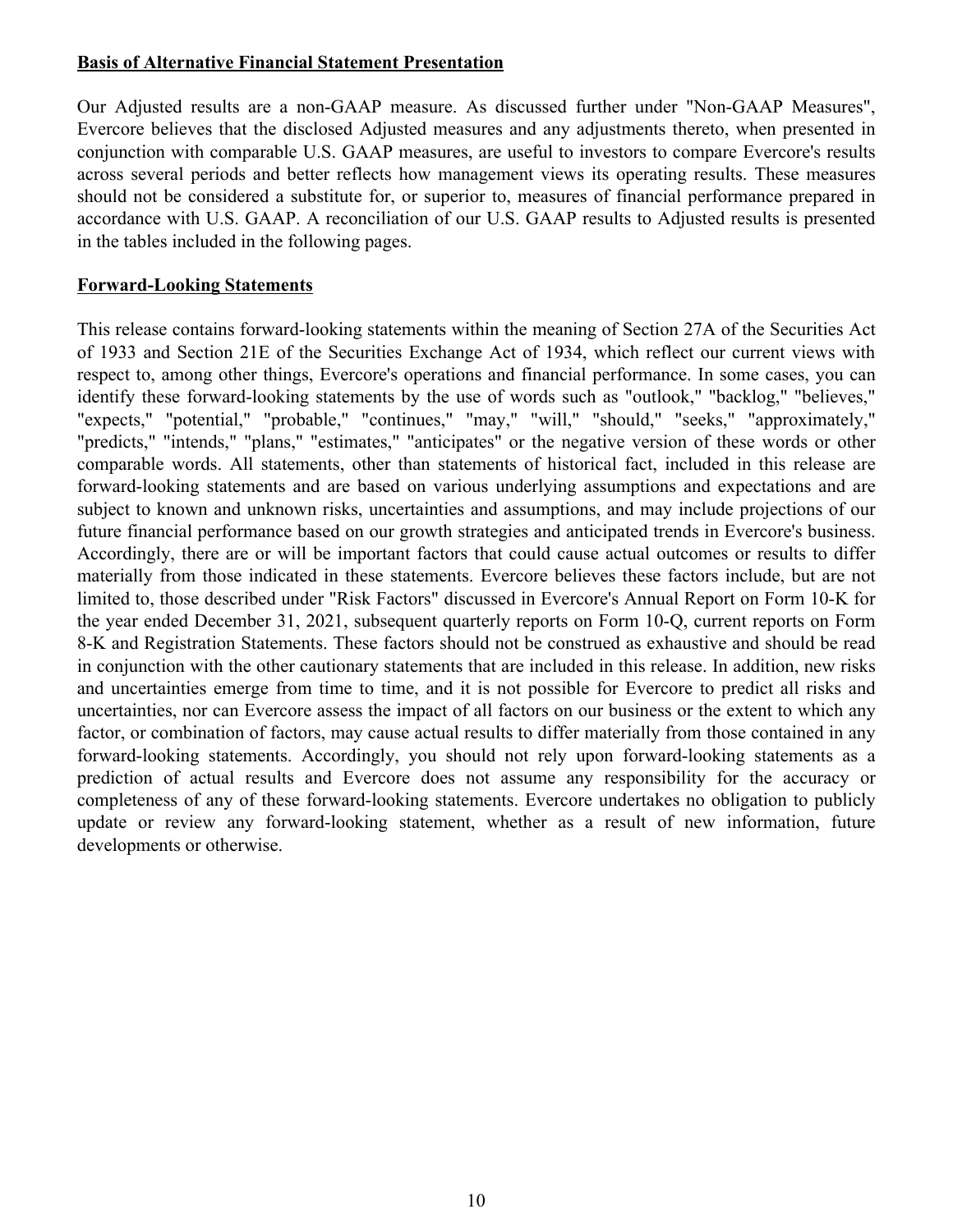#### **EVERCORE INC. CONDENSED CONSOLIDATED STATEMENTS OF OPERATIONS THREE MONTHS ENDED MARCH 31, 2022 AND 2021**

#### (dollars in thousands, except per share data)

(UNAUDITED)

|                                                                                                                                                                                                      | <b>Three Months Ended March 31,</b> |         |               |         |
|------------------------------------------------------------------------------------------------------------------------------------------------------------------------------------------------------|-------------------------------------|---------|---------------|---------|
|                                                                                                                                                                                                      |                                     | 2022    |               | 2021    |
| <b>Revenues</b>                                                                                                                                                                                      |                                     |         |               |         |
| <b>Investment Banking:</b>                                                                                                                                                                           |                                     |         |               |         |
| <b>Advisory Fees</b>                                                                                                                                                                                 | \$                                  | 624,564 | <sup>\$</sup> | 511,918 |
| <b>Underwriting Fees</b>                                                                                                                                                                             |                                     | 36,306  |               | 79,257  |
| Commissions and Related Revenue                                                                                                                                                                      |                                     | 50,898  |               | 53,526  |
| Asset Management and Administration Fees                                                                                                                                                             |                                     | 17,115  |               | 14,949  |
| Other Revenue, Including Interest and Investments                                                                                                                                                    |                                     | (1,779) |               | 7,230   |
| <b>Total Revenues</b>                                                                                                                                                                                |                                     | 727,104 |               | 666,880 |
| Interest Expense <sup>(1)</sup>                                                                                                                                                                      |                                     | 4,250   |               | 4,570   |
| Net Revenues                                                                                                                                                                                         |                                     | 722,854 |               | 662,310 |
| <b>Expenses</b>                                                                                                                                                                                      |                                     |         |               |         |
| Employee Compensation and Benefits                                                                                                                                                                   |                                     | 429,735 |               | 395,390 |
| Occupancy and Equipment Rental                                                                                                                                                                       |                                     | 19,177  |               | 18,709  |
| Professional Fees                                                                                                                                                                                    |                                     | 24,146  |               | 21,607  |
| Travel and Related Expenses                                                                                                                                                                          |                                     | 7,826   |               | 2,292   |
| Communications and Information Services                                                                                                                                                              |                                     | 16,028  |               | 14,029  |
| Depreciation and Amortization                                                                                                                                                                        |                                     | 7,110   |               | 6,641   |
| Execution, Clearing and Custody Fees                                                                                                                                                                 |                                     | 2,797   |               | 3,552   |
| Acquisition and Transition Costs                                                                                                                                                                     |                                     |         |               | 7       |
| Other Operating Expenses                                                                                                                                                                             |                                     | 6,671   |               | 5,875   |
| <b>Total Expenses</b>                                                                                                                                                                                |                                     | 513,490 |               | 468,102 |
| Income Before Income from Equity Method Investments and Income Taxes                                                                                                                                 |                                     | 209,364 |               | 194,208 |
| Income from Equity Method Investments                                                                                                                                                                |                                     | 2,512   |               | 3,024   |
| <b>Income Before Income Taxes</b>                                                                                                                                                                    |                                     | 211,876 |               | 197,232 |
| Provision for Income Taxes                                                                                                                                                                           |                                     | 34,782  |               | 31,681  |
| <b>Net Income</b>                                                                                                                                                                                    |                                     | 177,094 |               | 165,551 |
| Net Income Attributable to Noncontrolling Interest                                                                                                                                                   |                                     | 19,078  |               | 21,199  |
| Net Income Attributable to Evercore Inc.                                                                                                                                                             | \$                                  | 158,016 | \$            | 144,352 |
| Net Income Attributable to Evercore Inc. Common Shareholders                                                                                                                                         |                                     | 158,016 | \$            | 144,352 |
| <b>Weighted Average Shares of Class A Common Stock Outstanding:</b>                                                                                                                                  |                                     |         |               |         |
| <b>Basic</b>                                                                                                                                                                                         |                                     | 39,176  |               | 41,364  |
| Diluted                                                                                                                                                                                              |                                     | 41,708  |               | 44,456  |
| Net Income Per Share Attributable to Evercore Inc. Common Shareholders:                                                                                                                              |                                     |         |               |         |
| Basic                                                                                                                                                                                                | \$                                  | 4.03    | S             | 3.49    |
| Diluted                                                                                                                                                                                              | \$                                  | 3.79    | $\mathbf S$   | 3.25    |
| $\mathbf{r}$ and $\mathbf{r}$ and $\mathbf{r}$ and $\mathbf{r}$<br>$\sim$ 1. $\sim$ 1. $\sim$ 1. $\sim$ 1. $\sim$ 1. $\sim$ 1. $\sim$ 1. $\sim$ 1. $\sim$ 1. $\sim$ 1. $\sim$ 1. $\sim$ 1. $\sim$ 1. |                                     |         |               |         |

1. Includes interest expense on long-term debt.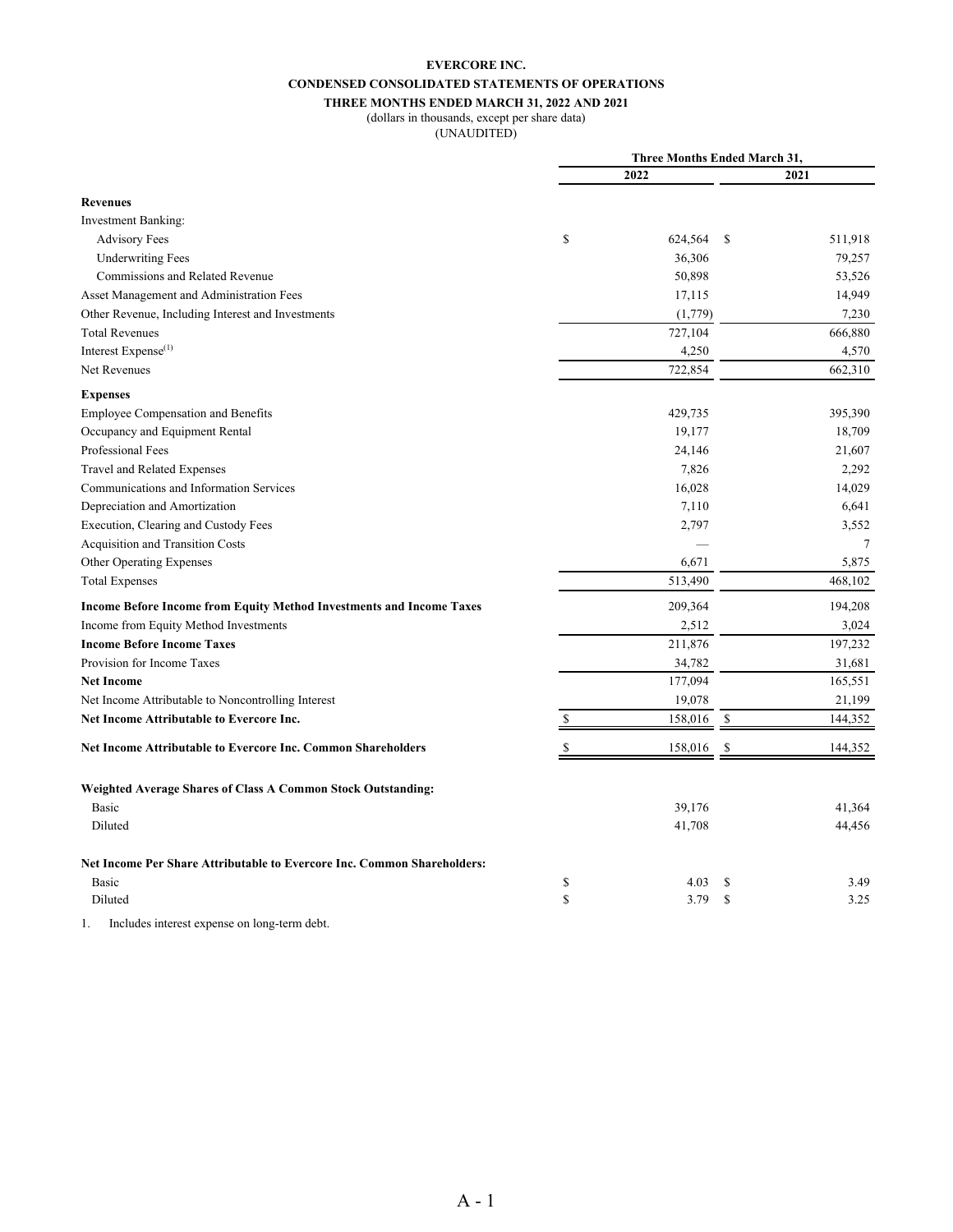#### **Adjusted Results**

Throughout the discussion of Evercore's business and elsewhere in this release, information is presented on an Adjusted basis, which is a non-generally accepted accounting principles ("non-GAAP") measure. Adjusted results begin with information prepared in accordance with accounting principles generally accepted in the United States of America ("U.S. GAAP"), adjusted to exclude certain items and reflect the conversion of certain Evercore LP Units, as well as Unvested Restricted Stock Units, into Class A shares. Evercore believes that the disclosed Adjusted measures and any adjustments thereto, when presented in conjunction with comparable U.S. GAAP measures, are useful to investors to compare Evercore's results across several periods and facilitate an understanding of Evercore's operating results. The Company uses these measures to evaluate its operating performance, as well as the performance of individual employees. These measures should not be considered a substitute for, or superior to, measures of financial performance prepared in accordance with U.S. GAAP. These Adjusted amounts are allocated to the Company's two business segments: Investment Banking and Investment Management. The differences between the Adjusted and U.S. GAAP results are as follows:

- 1. Assumed Exchange of Evercore LP Units into Class A Shares. The Adjusted results assume substantially all Evercore LP Units have been exchanged for Class A shares. Accordingly, the noncontrolling interest related to these units is converted to a controlling interest. The Company's management believes that it is useful to provide the per-share effect associated with the assumed conversion of substantially all of these previously granted equity interests and IPO related restricted stock units, and thus the Adjusted results reflect their exchange into Class A shares.
- 2. Adjustments Associated with Business Combinations and Divestitures. The following charges resulting from business combinations and divestitures have been excluded from the Adjusted results because the Company's Management believes that operating performance is more comparable across periods excluding the effects of these acquisition-related charges:
	- a. Acquisition and Transition Costs. Primarily professional fees incurred and costs related to transitioning acquisitions or divestitures.
	- b. Gain on Sale of Interests in ABS. The gain on the sale of a portion of the Company's interests in ABS in the first quarter of 2022 is excluded from the Adjusted presentation.
- 3. Income Taxes. Evercore is organized as a series of Limited Liability Companies, Partnerships, C-Corporations and a Public Corporation in the U.S. as the ultimate parent. Certain of the subsidiaries, particularly Evercore LP, have noncontrolling interests held by management or former members of management. As a result, not all of the Company's income is subject to corporate level taxes and certain other state and local taxes are levied. The assumption in the Adjusted earnings presentation is that substantially all of the noncontrolling interest is eliminated through the exchange of Evercore LP units into Class A common stock of the ultimate parent. As a result, the Adjusted earnings presentation assumes that the allocation of earnings to Evercore LP's noncontrolling interest holders is substantially eliminated and is therefore subject to statutory tax rates of a C-Corporation under a conventional tax structure in the U.S. and that certain state and local taxes are reduced accordingly.
- 4. Presentation of Interest Expense. The Adjusted results present Adjusted Investment Banking Operating Income before interest expense on debt, which is included in interest expense on a U.S. GAAP basis.
- 5. Presentation of Income from Equity Method Investments. The Adjusted results present Income from Equity Method Investments within Revenue as the Company's Management believes it is a useful presentation.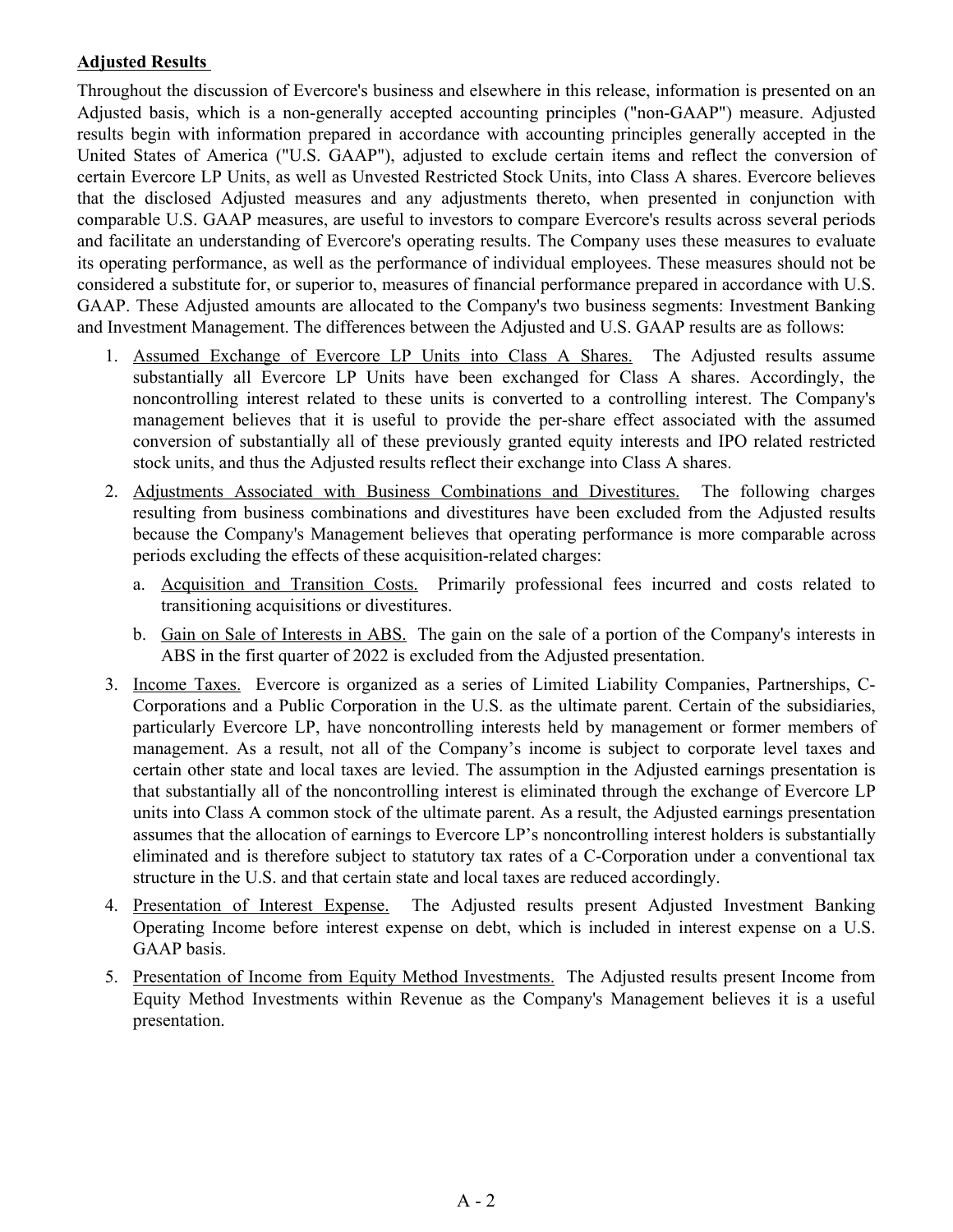#### **EVERCORE INC. U.S. GAAP RECONCILIATION TO ADJUSTED RESULTS** (dollars in thousands, except per share data)

(UNAUDITED)

|                                                      |                         | <b>Three Months Ended</b> |                         |                |  |  |
|------------------------------------------------------|-------------------------|---------------------------|-------------------------|----------------|--|--|
|                                                      |                         | March 31, 2022            |                         | March 31, 2021 |  |  |
| <b>Net Revenues - U.S. GAAP</b>                      | $\overline{\mathbf{s}}$ | 722,854                   | $\overline{\mathbb{S}}$ | 662,310        |  |  |
| Income from Equity Method Investments (1)            |                         | 2,512                     |                         | 3,024          |  |  |
| Interest Expense on Debt (2)                         |                         | 4,250                     |                         | 4,570          |  |  |
| Gain on Sale of Interests in ABS (3)                 |                         | (1,294)                   |                         |                |  |  |
| <b>Net Revenues - Adjusted</b>                       | \$                      | 728,322                   | \$                      | 669,904        |  |  |
| Other Revenue, net - U.S. GAAP                       | \$                      | (6,029)                   | \$                      | 2,660          |  |  |
| Interest Expense on Debt (2)                         |                         | 4,250                     |                         | 4,570          |  |  |
| Gain on Sale of Interests in ABS (3)                 |                         | (1,294)                   |                         |                |  |  |
| Other Revenue, net - Adjusted                        | \$                      | (3,073)                   | \$                      | 7,230          |  |  |
| <b>Operating Income - U.S. GAAP</b>                  | S                       | 209,364                   | \$                      | 194,208        |  |  |
| Income from Equity Method Investments (1)            |                         | 2,512                     |                         | 3,024          |  |  |
| Pre-Tax Income - U.S. GAAP                           |                         | 211,876                   |                         | 197,232        |  |  |
| Gain on Sale of Interests in ABS (3)                 |                         | (1,294)                   |                         |                |  |  |
| Acquisition and Transition Costs (4)                 |                         |                           |                         | $\tau$         |  |  |
| Pre-Tax Income - Adjusted                            |                         | 210,582                   |                         | 197,239        |  |  |
| Interest Expense on Debt (2)                         |                         | 4,250                     |                         | 4,570          |  |  |
| <b>Operating Income - Adjusted</b>                   | \$                      | 214,832                   | \$                      | 201,809        |  |  |
| <b>Provision for Income Taxes - U.S. GAAP</b>        | $\mathbf S$             | 34,782                    | $\mathbb{S}$            | 31,681         |  |  |
| Income Taxes (5)                                     |                         | 1,143                     |                         | 2,126          |  |  |
| <b>Provision for Income Taxes - Adjusted</b>         |                         | 35,925                    | \$                      | 33,807         |  |  |
| Net Income Attributable to Evercore Inc. - U.S. GAAP | \$                      | 158,016                   | \$                      | 144,352        |  |  |
| Gain on Sale of Interests in ABS (3)                 |                         | (1,294)                   |                         |                |  |  |
| Acquisition and Transition Costs (4)                 |                         |                           |                         | $\tau$         |  |  |
| Income Taxes (5)                                     |                         | (1, 143)                  |                         | (2,126)        |  |  |
| Noncontrolling Interest (6)                          |                         | 17,732                    |                         | 20,284         |  |  |
| Net Income Attributable to Evercore Inc. - Adjusted  |                         | 173,311                   | \$                      | 162,517        |  |  |
| <b>Diluted Shares Outstanding - U.S. GAAP</b>        |                         | 41,708                    |                         | 44,456         |  |  |
| LP Units $(7)$                                       |                         | 3,943                     |                         | 4,926          |  |  |
| Unvested Restricted Stock Units - Event Based (7)    |                         | 12                        |                         | 12             |  |  |
| <b>Diluted Shares Outstanding - Adjusted</b>         |                         | 45,663                    |                         | 49,394         |  |  |
| <b>Key Metrics: (a)</b>                              |                         |                           |                         |                |  |  |
| Diluted Earnings Per Share - U.S. GAAP               | \$                      | 3.79                      | \$                      | 3.25           |  |  |
| Diluted Earnings Per Share - Adjusted                | \$                      | 3.80                      | \$                      | 3.29           |  |  |
| Operating Margin - U.S. GAAP                         |                         | 29.0 %                    |                         | 29.3 %         |  |  |
| Operating Margin - Adjusted                          |                         | 29.5 %                    |                         | 30.1 %         |  |  |
| Effective Tax Rate - U.S. GAAP                       |                         | 16.4%                     |                         | 16.1 $%$       |  |  |
| Effective Tax Rate - Adjusted                        |                         | 17.1 %                    |                         | 17.1 %         |  |  |

(a) Reconciliations of the key metrics from U.S. GAAP to Adjusted results are a derivative of the reconciliations of their components above.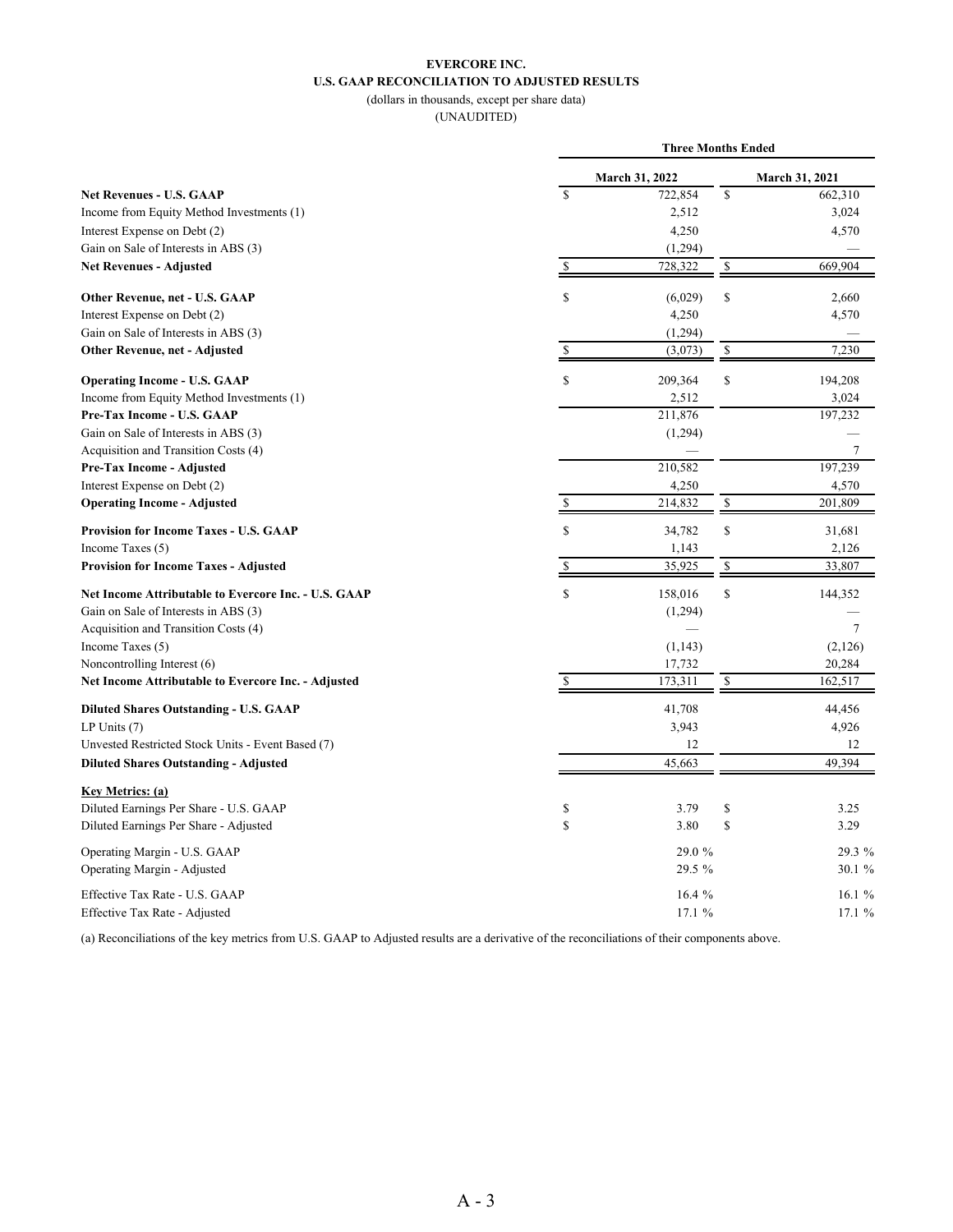#### **EVERCORE INC. U.S. GAAP SEGMENT RECONCILIATION TO ADJUSTED RESULTS FOR THE THREE MONTHS ENDED MARCH 31, 2022**

#### (dollars in thousands) (UNAUDITED)

|                                           |                                      | <b>Investment Banking Segment</b>                                                                           |    |                                   |     |               |                                          |  |
|-------------------------------------------|--------------------------------------|-------------------------------------------------------------------------------------------------------------|----|-----------------------------------|-----|---------------|------------------------------------------|--|
|                                           | Three Months Ended March 31, 2022    |                                                                                                             |    |                                   |     |               |                                          |  |
|                                           |                                      | <b>U.S. GAAP Basis</b>                                                                                      |    | <b>Adjustments</b>                |     |               | <b>Non-GAAP</b><br><b>Adjusted Basis</b> |  |
| Net Revenues:                             |                                      |                                                                                                             |    |                                   |     |               |                                          |  |
| <b>Investment Banking:</b>                |                                      |                                                                                                             |    |                                   |     |               |                                          |  |
| <b>Advisory Fees</b>                      | \$                                   | 624,564                                                                                                     | \$ | 374                               | (1) | <sup>\$</sup> | 624,938                                  |  |
| <b>Underwriting Fees</b>                  |                                      | 36,306                                                                                                      |    |                                   |     |               | 36,306                                   |  |
| Commissions and Related Revenue           |                                      | 50,898                                                                                                      |    |                                   |     |               | 50,898                                   |  |
| Other Revenue, net                        |                                      | (7, 467)                                                                                                    |    | 4,250                             | (2) |               | (3,217)                                  |  |
| Net Revenues                              |                                      | 704,301                                                                                                     |    | 4,624                             |     |               | 708,925                                  |  |
| Expenses:                                 |                                      |                                                                                                             |    |                                   |     |               |                                          |  |
| <b>Employee Compensation and Benefits</b> |                                      | 419,929                                                                                                     |    |                                   |     |               | 419,929                                  |  |
| Non-Compensation Costs                    |                                      | 80,643                                                                                                      |    |                                   |     |               | 80,643                                   |  |
| <b>Total Expenses</b>                     |                                      | 500,572                                                                                                     |    |                                   |     |               | 500,572                                  |  |
| Operating Income (a)                      |                                      | 203,729                                                                                                     |    | 4,624                             |     |               | 208,353                                  |  |
| Compensation Ratio (b)                    |                                      | 59.6%                                                                                                       |    |                                   |     |               | 59.2 %                                   |  |
| Operating Margin (b)                      |                                      | 28.9%                                                                                                       |    |                                   |     |               | 29.4 %                                   |  |
|                                           | <b>Investment Management Segment</b> |                                                                                                             |    |                                   |     |               |                                          |  |
|                                           |                                      |                                                                                                             |    | Three Months Ended March 31, 2022 |     |               |                                          |  |
|                                           |                                      | $\mathbf{H} \in \mathbb{C}$ $\mathbf{A} \mathbf{A} \mathbf{D} \mathbf{D}_{\alpha \alpha \mathbf{i} \alpha}$ |    | Adiustmants                       |     |               | <b>Non-GAAP</b><br>Adjusted Desis        |  |

|                                           | <b>U.S. GAAP Basis</b> |        | <b>Adjustments</b> |         |     |    | .<br><b>Adjusted Basis</b> |
|-------------------------------------------|------------------------|--------|--------------------|---------|-----|----|----------------------------|
| Net Revenues:                             |                        |        |                    |         |     |    |                            |
| Asset Management and Administration Fees  | \$                     | 17,115 | \$                 | 2,138   | (1) | -S | 19,253                     |
| Other Revenue, net                        |                        | 1,438  |                    | (1,294) | (3) |    | 144                        |
| Net Revenues                              |                        | 18,553 |                    | 844     |     |    | 19,397                     |
| Expenses:                                 |                        |        |                    |         |     |    |                            |
| <b>Employee Compensation and Benefits</b> |                        | 9,806  |                    |         |     |    | 9,806                      |
| Non-Compensation Costs                    |                        | 3,112  |                    |         |     |    | 3,112                      |
| <b>Total Expenses</b>                     |                        | 12,918 |                    |         |     |    | 12,918                     |
| Operating Income (a)                      |                        | 5,635  |                    | 844     |     |    | 6,479                      |
| Compensation Ratio (b)                    |                        | 52.9%  |                    |         |     |    | 50.6 %                     |
| Operating Margin (b)                      |                        | 30.4%  |                    |         |     |    | 33.4 %                     |

(a) Operating Income for U.S. GAAP excludes Income (Loss) from Equity Method Investments.

(b) Reconciliations of the key metrics from U.S. GAAP to Adjusted results are a derivative of the reconciliations of their components above.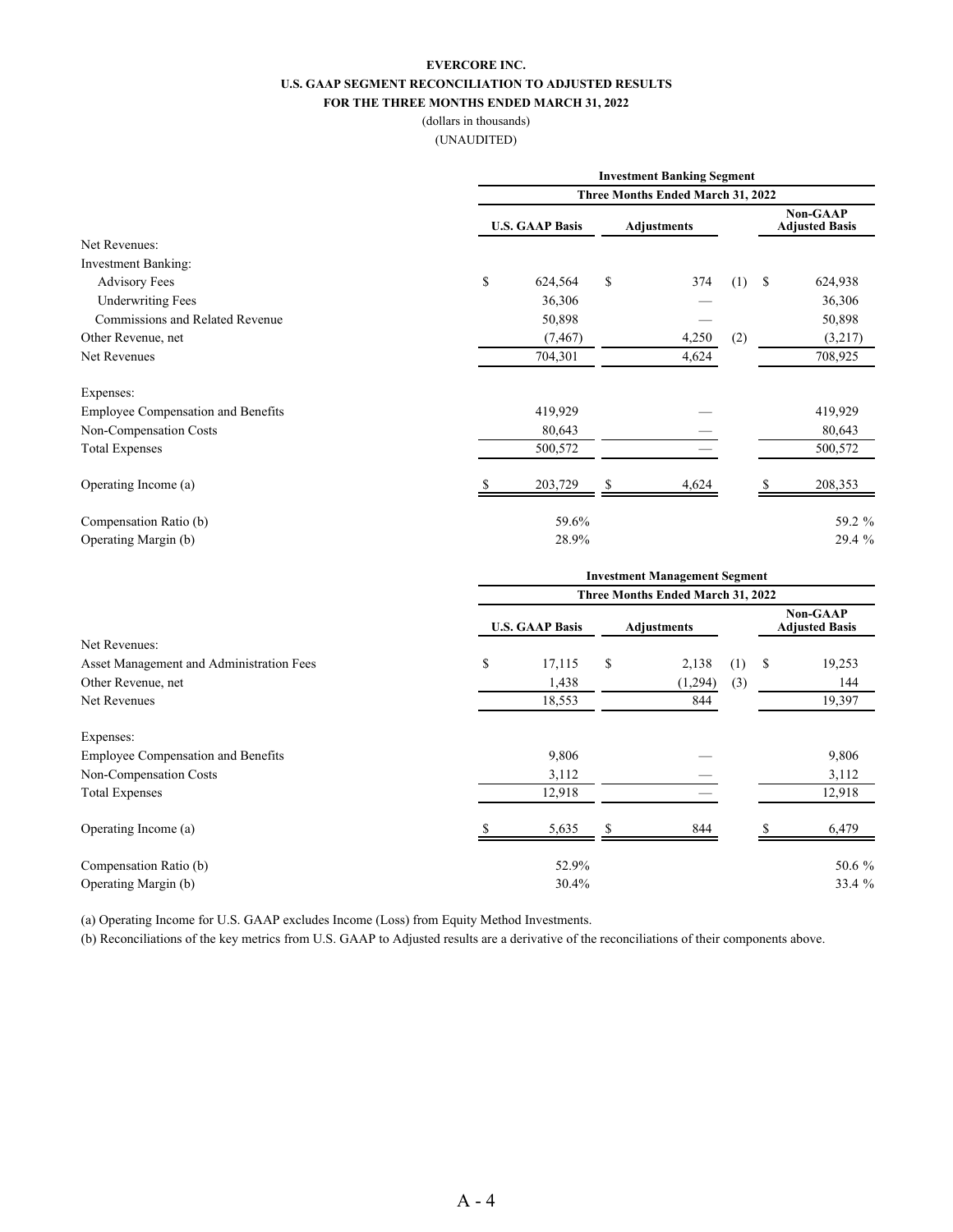#### **EVERCORE INC. U.S. GAAP SEGMENT RECONCILIATION TO ADJUSTED RESULTS FOR THE THREE MONTHS ENDED MARCH 31, 2021**

#### (dollars in thousands) (UNAUDITED)

|                                           |                                   | <b>Investment Banking Segment</b> |    |                                      |     |    |                                   |  |  |  |
|-------------------------------------------|-----------------------------------|-----------------------------------|----|--------------------------------------|-----|----|-----------------------------------|--|--|--|
|                                           | Three Months Ended March 31, 2021 |                                   |    |                                      |     |    |                                   |  |  |  |
|                                           |                                   | <b>U.S. GAAP Basis</b>            |    | <b>Adjustments</b>                   |     |    | Non-GAAP<br><b>Adjusted Basis</b> |  |  |  |
| Net Revenues:                             |                                   |                                   |    |                                      |     |    |                                   |  |  |  |
| <b>Investment Banking:</b>                |                                   |                                   |    |                                      |     |    |                                   |  |  |  |
| <b>Advisory Fees</b>                      | \$                                | 511,918                           | \$ | 169                                  | (1) | \$ | 512,087                           |  |  |  |
| <b>Underwriting Fees</b>                  |                                   | 79,257                            |    |                                      |     |    | 79,257                            |  |  |  |
| Commissions and Related Revenue           |                                   | 53,526                            |    |                                      |     |    | 53,526                            |  |  |  |
| Other Revenue, net                        |                                   | 2,584                             |    | 4,570                                | (2) |    | 7,154                             |  |  |  |
| Net Revenues                              |                                   | 647,285                           |    | 4,739                                |     |    | 652,024                           |  |  |  |
| Expenses:                                 |                                   |                                   |    |                                      |     |    |                                   |  |  |  |
| <b>Employee Compensation and Benefits</b> |                                   | 386,682                           |    |                                      |     |    | 386,682                           |  |  |  |
| Non-Compensation Costs                    |                                   | 69,851                            |    | (7)                                  | (4) |    | 69,844                            |  |  |  |
| <b>Total Expenses</b>                     |                                   | 456,533                           |    | (7)                                  |     |    | 456,526                           |  |  |  |
| Operating Income (a)                      |                                   | 190,752                           | S  | 4,746                                |     |    | 195,498                           |  |  |  |
| Compensation Ratio (b)                    |                                   | 59.7%                             |    |                                      |     |    | 59.3 %                            |  |  |  |
| Operating Margin (b)                      |                                   | 29.5%                             |    |                                      |     |    | 30.0 %                            |  |  |  |
|                                           |                                   |                                   |    | <b>Investment Management Segment</b> |     |    |                                   |  |  |  |

|                                           | Three Months Ended March 31, 2021 |                    |    |                                          |     |    |        |  |
|-------------------------------------------|-----------------------------------|--------------------|----|------------------------------------------|-----|----|--------|--|
|                                           | <b>U.S. GAAP Basis</b>            | <b>Adjustments</b> |    | <b>Non-GAAP</b><br><b>Adjusted Basis</b> |     |    |        |  |
| Net Revenues:                             |                                   |                    |    |                                          |     |    |        |  |
| Asset Management and Administration Fees  | \$                                | 14,949             | \$ | 2,855                                    | (1) | \$ | 17,804 |  |
| Other Revenue, net                        |                                   | 76                 |    |                                          |     |    | 76     |  |
| Net Revenues                              |                                   | 15,025             |    | 2,855                                    |     |    | 17,880 |  |
| Expenses:                                 |                                   |                    |    |                                          |     |    |        |  |
| <b>Employee Compensation and Benefits</b> |                                   | 8,708              |    |                                          |     |    | 8,708  |  |
| Non-Compensation Costs                    |                                   | 2,861              |    |                                          |     |    | 2,861  |  |
| <b>Total Expenses</b>                     |                                   | 11,569             |    |                                          |     |    | 11,569 |  |
| Operating Income (a)                      |                                   | 3,456              |    | 2,855                                    |     |    | 6,311  |  |
| Compensation Ratio (b)                    |                                   | 58.0%              |    |                                          |     |    | 48.7 % |  |
| Operating Margin (b)                      |                                   | 23.0%              |    |                                          |     |    | 35.3 % |  |

(a) Operating Income for U.S. GAAP excludes Income (Loss) from Equity Method Investments.

(b) Reconciliations of the key metrics from U.S. GAAP to Adjusted results are a derivative of the reconciliations of their components above.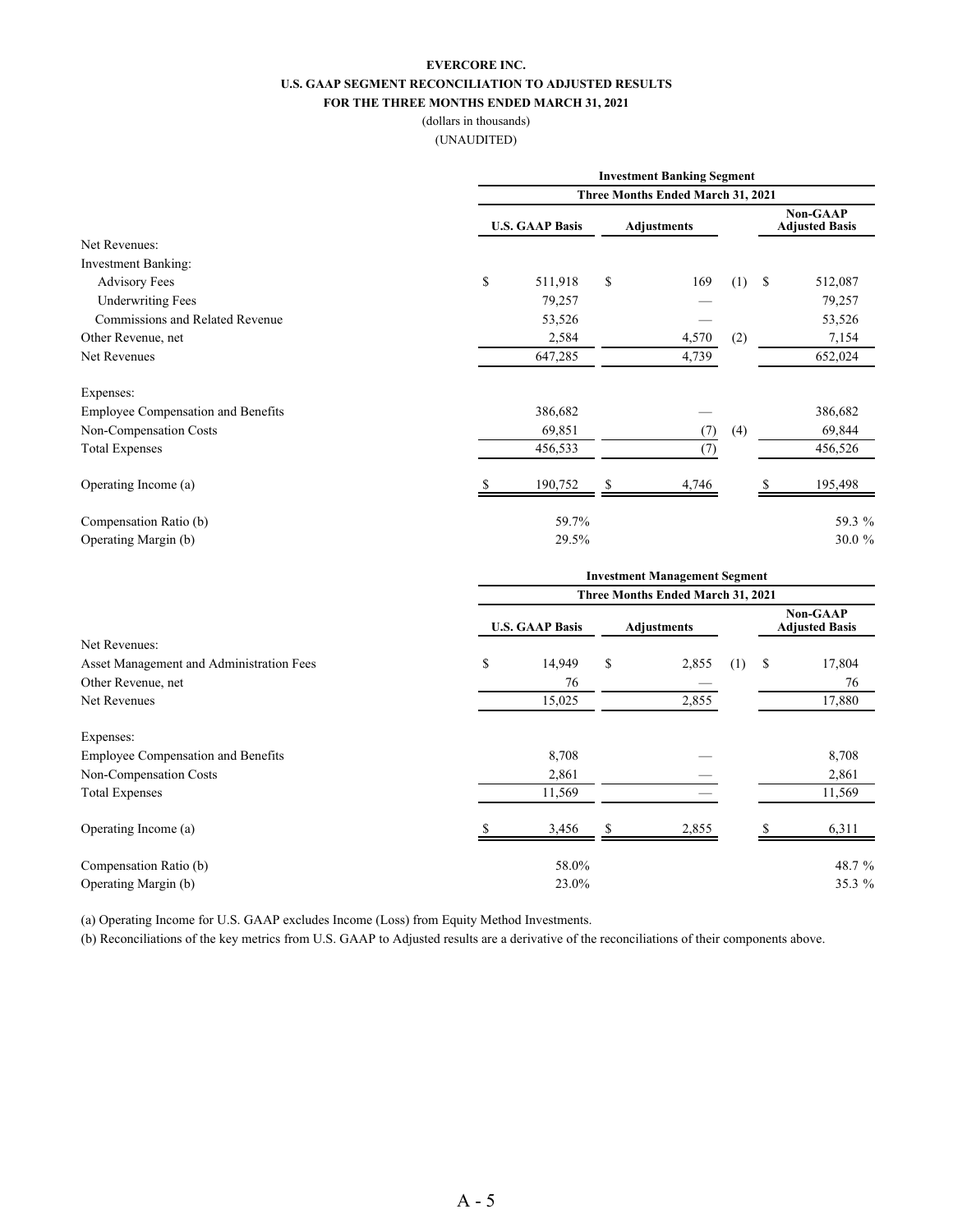#### **EVERCORE INC. U.S. GAAP SEGMENT AND CONSOLIDATED RESULTS** (dollars in thousands)

(UNAUDITED)

|                                          |    | <b>U.S. GAAP</b>             |         |  |  |  |  |  |
|------------------------------------------|----|------------------------------|---------|--|--|--|--|--|
|                                          |    | Three Months Ended March 31, |         |  |  |  |  |  |
|                                          |    | 2022                         | 2021    |  |  |  |  |  |
| <b>Investment Banking</b>                |    |                              |         |  |  |  |  |  |
| Net Revenues:                            |    |                              |         |  |  |  |  |  |
| Investment Banking:                      |    |                              |         |  |  |  |  |  |
| <b>Advisory Fees</b>                     | \$ | 624,564<br>\$                | 511,918 |  |  |  |  |  |
| <b>Underwriting Fees</b>                 |    | 36,306                       | 79,257  |  |  |  |  |  |
| Commissions and Related Revenue          |    | 50,898                       | 53,526  |  |  |  |  |  |
| Other Revenue, net                       |    | (7, 467)                     | 2,584   |  |  |  |  |  |
| Net Revenues                             |    | 704,301                      | 647,285 |  |  |  |  |  |
| Expenses:                                |    |                              |         |  |  |  |  |  |
| Employee Compensation and Benefits       |    | 419,929                      | 386,682 |  |  |  |  |  |
| Non-Compensation Costs                   |    | 80,643                       | 69,851  |  |  |  |  |  |
| <b>Total Expenses</b>                    |    | 500,572                      | 456,533 |  |  |  |  |  |
| Operating Income (a)                     |    | 203,729<br>S                 | 190,752 |  |  |  |  |  |
| <b>Investment Management</b>             |    |                              |         |  |  |  |  |  |
| Net Revenues:                            |    |                              |         |  |  |  |  |  |
| Asset Management and Administration Fees | \$ | $17,115$ \$                  | 14,949  |  |  |  |  |  |
| Other Revenue, net                       |    | 1,438                        | 76      |  |  |  |  |  |
| Net Revenues                             |    | 18,553                       | 15,025  |  |  |  |  |  |
| Expenses:                                |    |                              |         |  |  |  |  |  |
| Employee Compensation and Benefits       |    | 9,806                        | 8,708   |  |  |  |  |  |
| Non-Compensation Costs                   |    | 3,112                        | 2,861   |  |  |  |  |  |
|                                          |    | 12,918                       | 11,569  |  |  |  |  |  |
| <b>Total Expenses</b>                    |    |                              |         |  |  |  |  |  |
| Operating Income (a)                     |    | 5,635<br>-S                  | 3,456   |  |  |  |  |  |
| <b>Total</b>                             |    |                              |         |  |  |  |  |  |
| Net Revenues:                            |    |                              |         |  |  |  |  |  |
| Investment Banking:                      |    |                              |         |  |  |  |  |  |
| <b>Advisory Fees</b>                     | \$ | 624,564<br>\$                | 511,918 |  |  |  |  |  |
| <b>Underwriting Fees</b>                 |    | 36,306                       | 79,257  |  |  |  |  |  |
| Commissions and Related Revenue          |    | 50,898                       | 53,526  |  |  |  |  |  |
| Asset Management and Administration Fees |    | 17,115                       | 14,949  |  |  |  |  |  |
| Other Revenue, net                       |    | (6,029)                      | 2,660   |  |  |  |  |  |
| Net Revenues                             |    | 722,854                      | 662,310 |  |  |  |  |  |
| Expenses:                                |    |                              |         |  |  |  |  |  |
| Employee Compensation and Benefits       |    | 429,735                      | 395,390 |  |  |  |  |  |
| Non-Compensation Costs                   |    | 83,755                       | 72,712  |  |  |  |  |  |
| <b>Total Expenses</b>                    |    | 513,490                      | 468,102 |  |  |  |  |  |
| Operating Income (a)                     | \$ | 209,364<br>-S                | 194,208 |  |  |  |  |  |

(a) Operating Income excludes Income (Loss) from Equity Method Investments.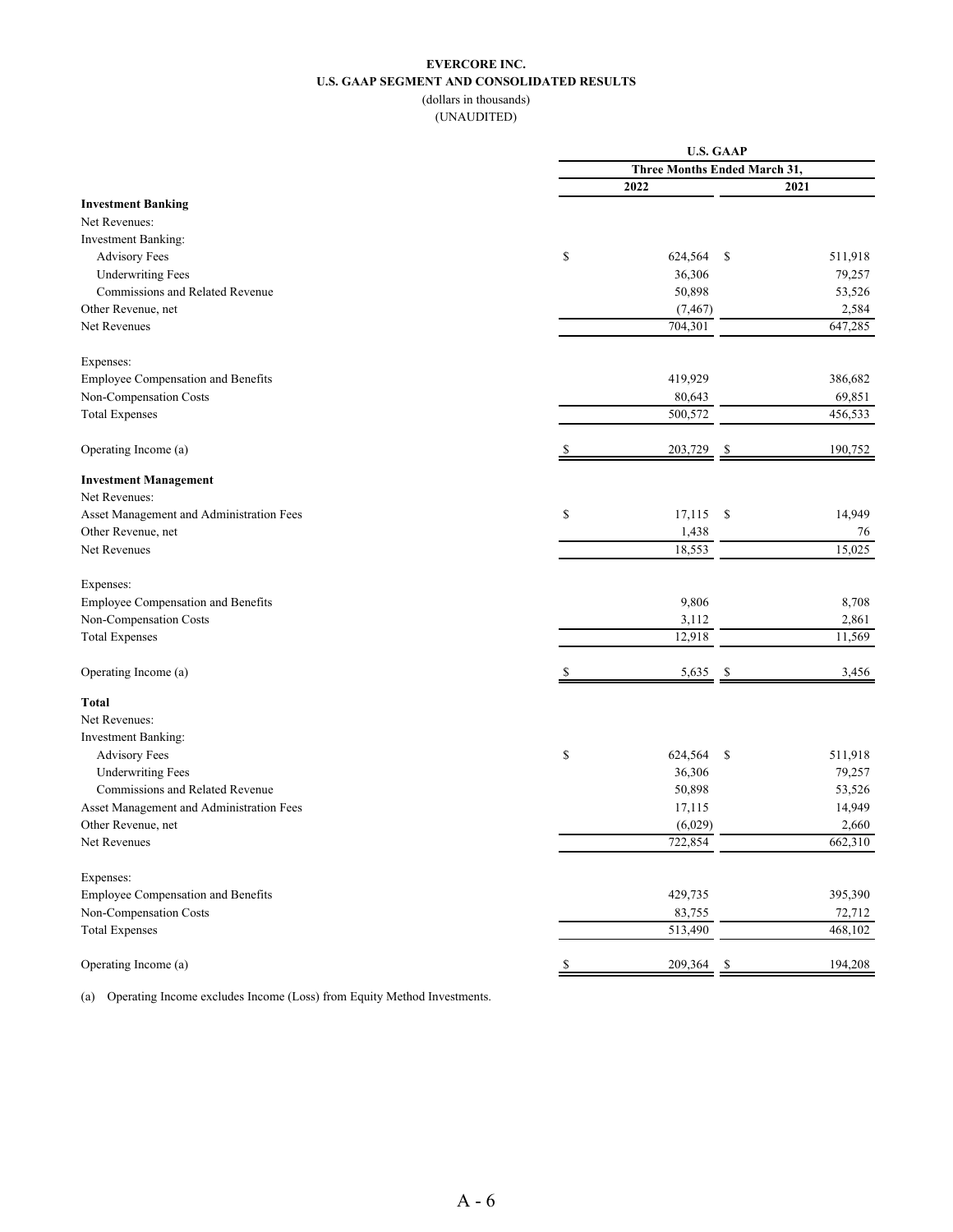#### **EVERCORE INC.**

#### **U.S. GAAP RECONCILIATION TO ADJUSTED NON-COMPENSATION COSTS**

(dollars in thousands)

(UNAUDITED)

|                                         | Three Months Ended March 31, 2022 |        |  |                        |  |          |  |  |  |
|-----------------------------------------|-----------------------------------|--------|--|------------------------|--|----------|--|--|--|
|                                         | <b>U.S. GAAP</b>                  |        |  | <b>Adjustments</b>     |  | Adjusted |  |  |  |
|                                         |                                   |        |  | (dollars in thousands) |  |          |  |  |  |
| Occupancy and Equipment Rental          | Ъ                                 | 19,177 |  |                        |  | 19,177   |  |  |  |
| Professional Fees                       |                                   | 24,146 |  |                        |  | 24,146   |  |  |  |
| Travel and Related Expenses             |                                   | 7,826  |  |                        |  | 7,826    |  |  |  |
| Communications and Information Services |                                   | 16,028 |  |                        |  | 16,028   |  |  |  |
| Depreciation and Amortization           |                                   | 7,110  |  |                        |  | 7,110    |  |  |  |
| Execution, Clearing and Custody Fees    |                                   | 2,797  |  |                        |  | 2,797    |  |  |  |
| <b>Other Operating Expenses</b>         |                                   | 6,671  |  |                        |  | 6,671    |  |  |  |
| <b>Total Non-Compensation Costs</b>     |                                   | 83,755 |  |                        |  | 83,755   |  |  |  |

| <b>U.S. GAAP</b> |        | <b>Adjustments</b> |     |                        | Adjusted |        |
|------------------|--------|--------------------|-----|------------------------|----------|--------|
|                  |        |                    |     |                        |          |        |
| \$               | 18,709 | -S                 |     |                        |          | 18,709 |
|                  | 21,607 |                    |     |                        |          | 21,607 |
|                  | 2,292  |                    |     |                        |          | 2,292  |
|                  | 14,029 |                    |     |                        |          | 14,029 |
|                  | 6,641  |                    |     |                        |          | 6,641  |
|                  | 3,552  |                    |     |                        |          | 3,552  |
|                  |        |                    | (7) |                        |          |        |
|                  | 5,875  |                    |     |                        |          | 5,875  |
|                  | 72,712 |                    |     |                        |          | 72,705 |
|                  |        |                    |     | (dollars in thousands) | (4)      |        |

**Three Months Ended March 31, 2021**